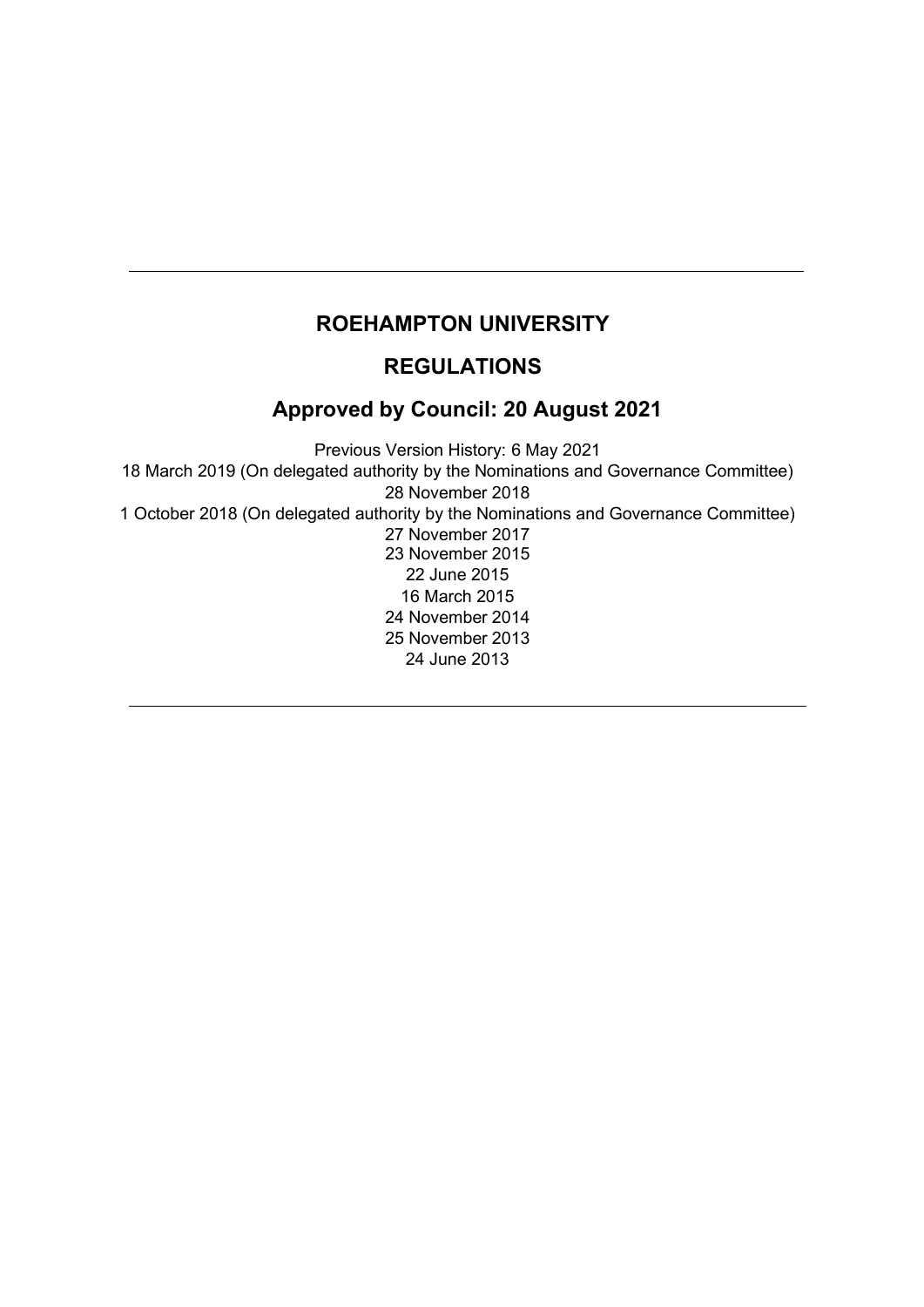## **CONTENTS**

|     | Interpretation                                                      | $\overline{2}$ |
|-----|---------------------------------------------------------------------|----------------|
| 1.  | Regulation 1 - Appointment of the Vice-Chancellor                   | $\overline{2}$ |
| 2.  | Regulation 2 – Appointment of Senior Officers and Heads of College  | 3              |
| 3.  | Regulation 3 - The Secretary                                        | 3              |
| 4.  | Regulation 4 - Appointment of Council Members                       | 4              |
| 5.  | Regulation 5 - Appointment of Chair and Vice-Chair                  | 5              |
| 6.  | Regulation 6 - Appointment of the Chancellor                        | 6              |
|     | Regulation 6A - Other appointments                                  | 6              |
| 7.  | Regulation 7 - Meetings of the Council                              | $\overline{7}$ |
| 8.  | Regulation 8 - General Meetings                                     | 8              |
| 9.  | Regulation 9 - Committees of the Council                            | 11             |
| 10. | Regulation 10 - Senate                                              | 22             |
| 11. | Regulation 11 - Chair and Vice-Chair of Council and Council Members | 25             |
| 12. | Regulation 12 – Remuneration of Council Members                     | 25             |
| 13. | Regulation 13 - Notices and Communications                          | 27             |
| 14. | Regulation 14 – Execution of Deeds and using the Seal               | 28             |
| 15. | Regulation 15 - Review of the Council's effectiveness               | 28             |
| 16. | Regulation 16 - Misconduct by students                              | 29             |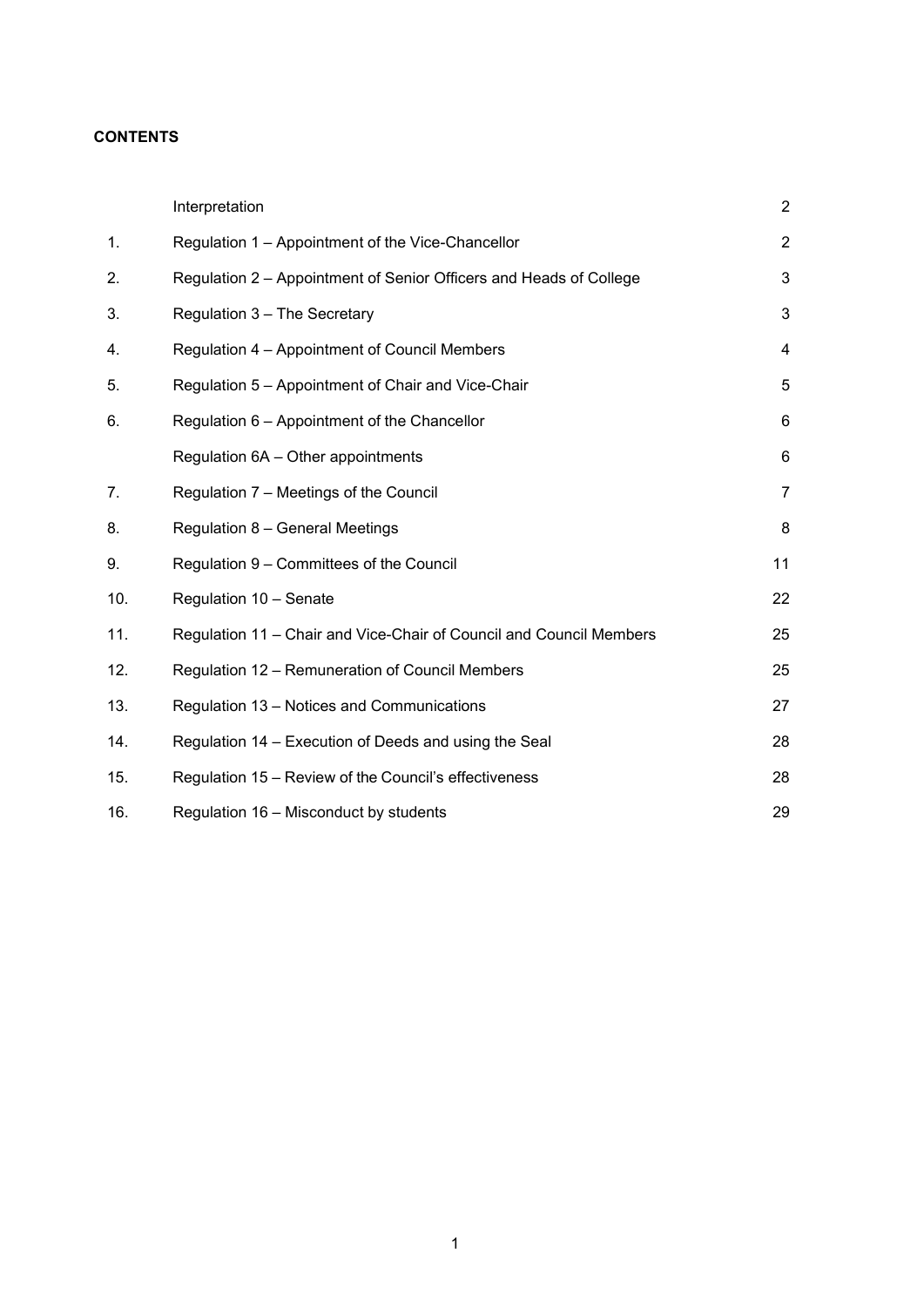#### **ROEHAMPTON UNIVERSITY**

#### **REGULATIONS**

Approved**:** by the Council in replacement of all existing Regulations on 24 June 2013

Revised: 6 May 2021, 18 March 2019 (On delegated authority by the Nominations and Governance Committee), 28 November 2018, 1 October 2018 (On delegated authority by the Nominations and Governance Committee), 27 November 2017, 23 November 2015, 22 June 2015, 16 March 2015, 24 November 2014, 25 November 2013

#### **INTERPRETATION**

- A. In these Regulations all expressions shall have the same meanings as set out in the Articles of Association.
- B. These Regulations are made by the Council pursuant to Article 9.1 and may only be amended or replaced by a resolution of the Council.
- C. Pursuant to Article 12, any accidental or unavoidable omission to abide by any part of the Regulations shall not invalidate proceedings which are otherwise in accordance with the Regulations. The validity of proceedings shall, if called into question by any Council Member, be subject to the approval of not less than half the Council Members present and voting.

#### **1. REGULATION 1 APPOINTMENT OF THE VICE-CHANCELLOR**

- 1.1 The Vice-Chancellor shall be appointed by the Council in accordance with this Regulation. The Vice-Chancellor shall discharge the responsibilities as set out in the Articles of Association, be designated the chief academic and administrative officer of the University and undertake the duties and responsibilities assigned by the Council for the organisation, leadership and management of the University and be the accountable officer for the receipt of public funds.
- 1.2 The Council shall appoint a Joint Appointment Committee of Council and Senate ("the Committee") in order to make appointments to the position of the Vice-Chancellor. The Committee shall be chaired by the Chair of Council and comprise as a minimum:
	- 1.2.1 five Council Members who are not employees of the University; and
	- 1.2.2 four members of Senate: of whom one shall be a Head of College or, in the opinion of the Chair of Council, an equivalent senior post-holder; one a Professor; one a Head of Department; and one a Senior Officer of the University (not including the current Vice-Chancellor).
- 1.3 An external assessor or assessors, who shall normally be a current Vice-Chancellor, shall be appointed by the Chair of Council to assist the Committee.
- 1.4 The Secretary, or a nominee confirmed by the Chair of Council, shall be the secretary to the Committee.
- 1.5 All arrangements for advertisement, interview and assessment shall be approved by the Committee, including the appointment of any executive search agencies. Alternatively, the approval process may be delegated to an individual approved by the Committee.
- 1.6 The Committee shall report to the Council and to the Senate with its recommendations regarding the selection of a candidate. Senate shall first consider the recommendation and then forward its view to the Council. After consideration of both the recommendations of the Committee and the view of the Senate, the Council shall make its decision.
- 1.7 The Council (or anybody to whom Council may delegate responsibility from time to time) will decide the initial terms and conditions of service of the Vice-Chancellor and any severance terms in the event of termination of the Vice-Chancellor's employment. The duties and responsibilities of the Vice-Chancellor and the terms and conditions of their employment shall be determined in accordance with Article 17 and the relevant policies and procedures relating to Staff in effect from time to time.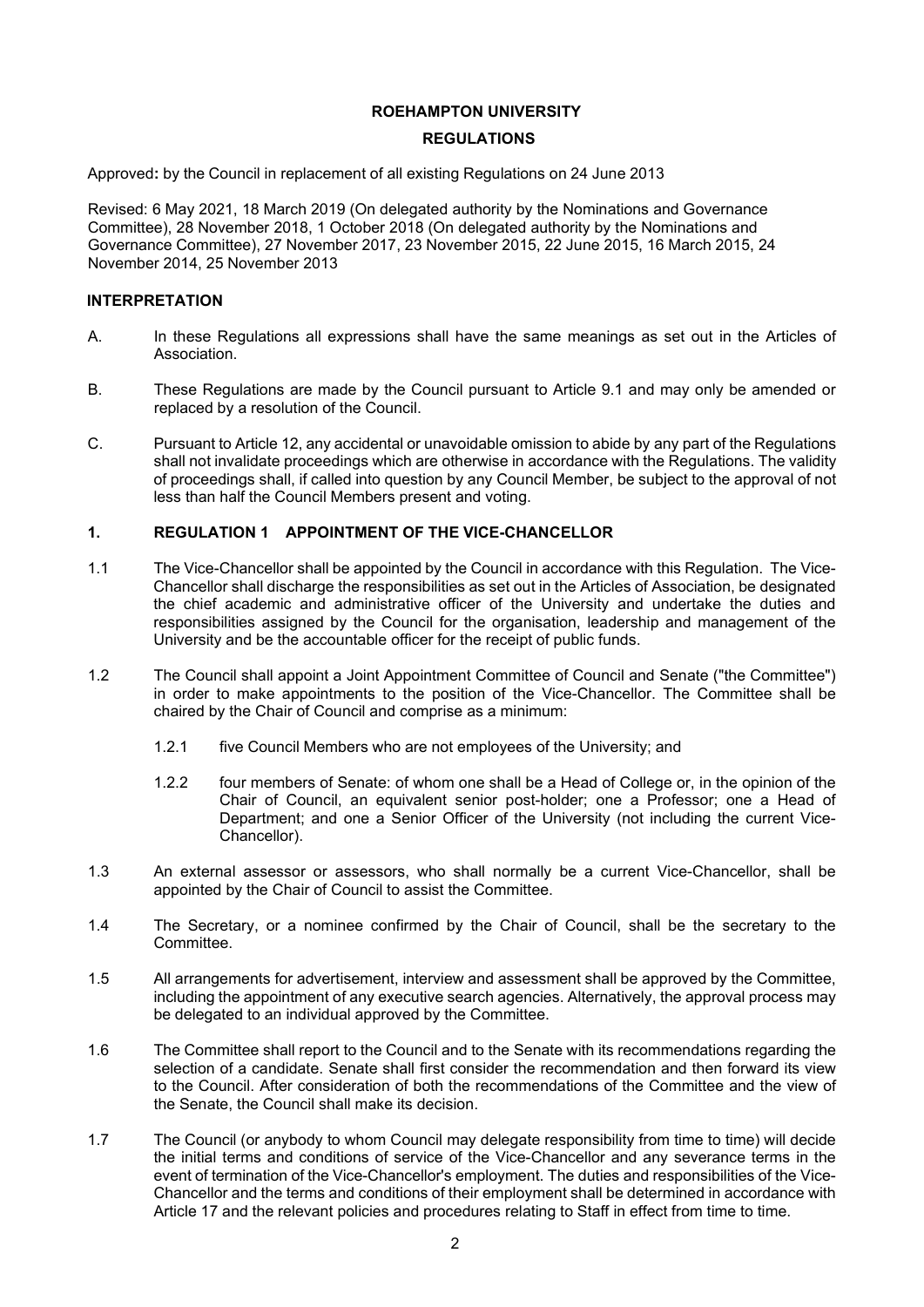1.8 Except with the permission of the Council, the Vice-Chancellor shall give exclusivity of service, devoting full time and attention to the duties of the Vice-Chancellor, and it shall at all times be the duty of the Vice-Chancellor to promote the interests of the University.

#### **2. REGULATION 2 APPOINTMENT OF SENIOR OFFICERS AND HEADS OF COLLEGE**

- 2.1 For the purposes of Regulation 2, reference to "Senior Officers" does not include reference to the Vice-Chancellor, to whom Regulation 1 applies.
- 2.2 The Senior Officers shall be appointed by the Council on terms to be decided by the Council.
- 2.3 An Appointment Committee ("the Committee") shall be established by the Vice-Chancellor in consultation with the Chair of Council in order to make appointments of Senior Officers comprising as a minimum:
	- 2.3.1 the Vice-Chancellor, who shall act as Chair;
	- 2.3.2 two Independent Council Members who are not employees of the University or Students' Union; and
	- 2.3.3 two members of Senate.
- 2.4 Appointments of Senior Officers shall be subject to approval by the Council in accordance with Article 9.1.
- 2.5 An Appointment Committee ("the Committee") shall be established by the Vice-Chancellor in order to make appointments of Heads of College comprising as a minimum:
	- 2.5.1 the Vice-Chancellor, who shall act as chair;
	- 2.5.2 a Senior Officer (not including the Vice-Chancellor);
	- 2.5.3 two members of Senate;
	- 2.5.4 Two representatives from the relevant College's Liaison Group and/or Providing Body or equivalent, appointed and empowered by the Chair of the College Providing Body or equivalent to act on its behalf in relation to the appointment.
- 2.6 An external adviser with expertise in the area of specialism required by the post may be appointed by the Vice-Chancellor on the advice of the Chair of Council to assist the Committee in deciding on any appointments made under Regulation 2.
- 2.7 All arrangements for advertisement, interview and assessment shall be approved by the Committee, including the appointment of any executive search agencies. Alternatively, the approval process may be delegated to an individual approved by the Committee.
- 2.8 The duties and responsibilities of the Senior Officers and the Heads of College and the terms and conditions of their employment shall be determined in accordance with Article 17 and the relevant policies and procedures relating to Staff in effect from time to time.

### **3. REGULATION 3 THE SECRETARY**

- 3.1 "The Secretary" appointed under Article 16 and in accordance with Regulation 2 shall be responsible for:
	- 3.1.1 organising meetings of the Council and its committees, including preparing agendas and ensuring papers are supplied in a timely manner with information in a form and quality appropriate to enable the Council to discharge its duties;
	- 3.1.2 ensuring proper notice of meetings is given pursuant to the Act;
	- 3.1.3 ensuring that the Council meetings and business are conducted satisfactorily;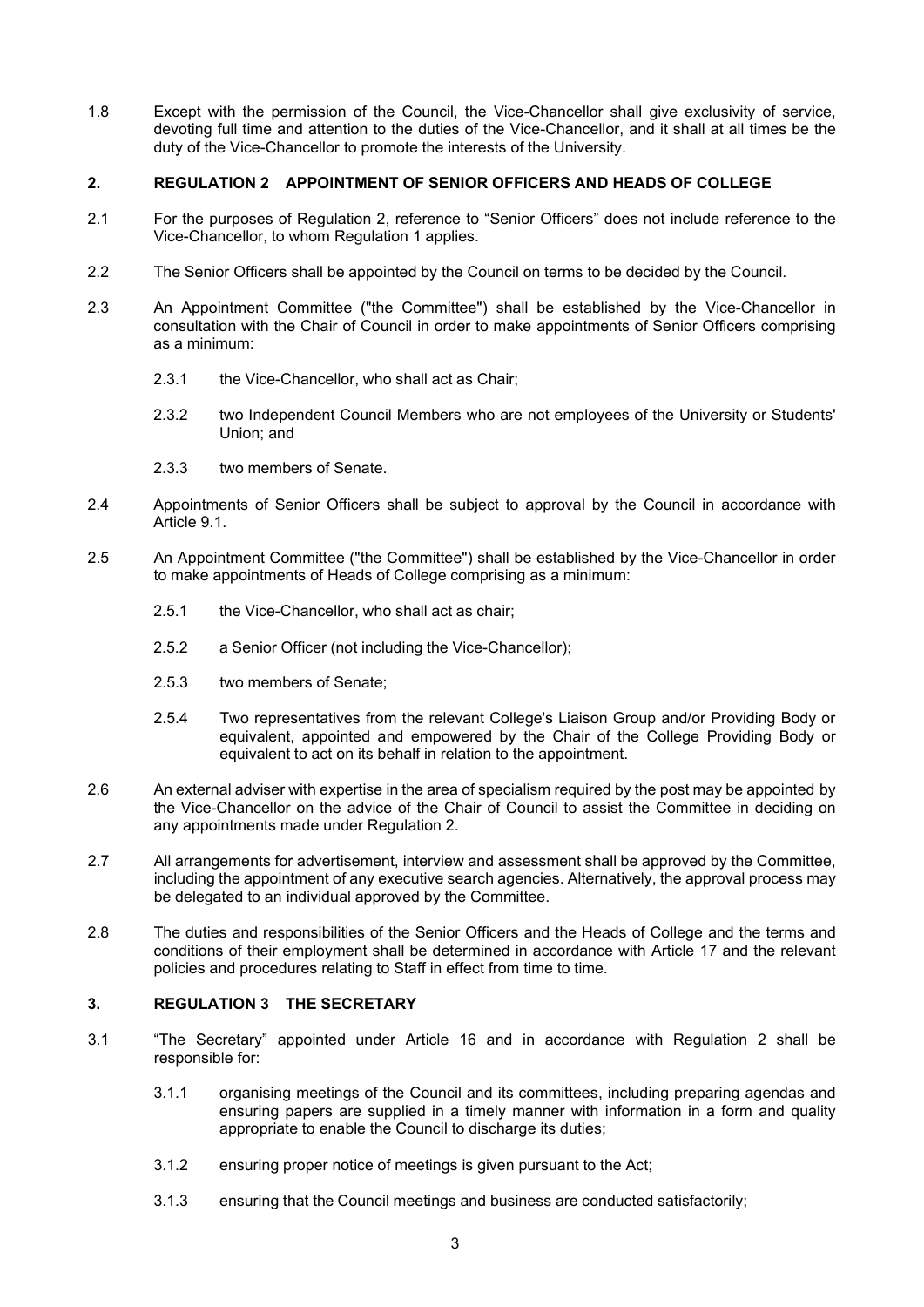- 3.1.4 making appropriate arrangements for the recording of the Council's deliberations and decisions;
- 3.1.5 providing compliance and governance advice to Council Members about their responsibilities under the Articles and Regulations and supporting all Council Members so they can fulfil their responsibilities;
- 3.1.6 reminding Council Members of their obligation to report conflicts of interest and to bring such reports to the Council's attention;
- 3.1.7 advising and alerting the Chair of Council, and where appropriate all Council Members, in respect to any matters where conflict, potential or real, may occur between the Council and the Vice-Chancellor;
- 3.1.8 filing documentation at Companies House;
- 3.1.9 maintaining statutory registers and keeping appropriate records to ensure compliance with the Act and the Office for Students' regulatory framework;
- 3.1.10 ensuring that copies of resolutions are sent to Companies House within the correct time frames pursuant to the Act; and
- 3.1.11 act as co-signatory for the execution of documents by the University as permitted by Regulation 14 (and any delegated authority approved by Council from time to time).

The University Secretary may delegate performance of these responsibilities to other staff under the Secretary's supervision (however shall retain ultimate accountability for the discharge of their duties to the Council).

- 3.2 The University Secretary is also responsible for:
	- 3.2.1 consulting and keeping the Vice-Chancellor informed on all key matters relating to Council business;
	- 3.2.2 informing and advising the Council on procedures and the requirements of the Act and the Office for Students' regulatory framework to support the Council in meeting its legal and regulatory responsibilities;
	- 3.2.3 alerting the Council if they believe that any proposed action by the Council would exceed Council's powers or be contrary to legislation or to the Office for Students' regulatory framework;
	- 3.2.4 obtaining such legal and other advice as is requested by the Council or required within their area of responsibility;
	- 3.2.5 ensuring that the Council and its committees are kept up-to-date in respect of all relevant developments in governance and accountability and adopt best practice taking account of HE sector and other guidance;
	- 3.2.6 managing the communication of Council business to staff, students and stakeholders; and
	- 3.2.7 setting good practice standards for the operation of Senate committees and reviewing their effectiveness.
- 3.3 All Council Members shall have independent access to the support, advice and services of the Secretary.
- 3.4 The Secretary shall act as clerk to Council and undertake such duties and responsibilities as are agreed from time to time by the Council.

#### **4. REGULATION 4 APPOINTMENT OF COUNCIL MEMBERS**

4.1 The following procedures shall apply for the purposes of Article 7.2.2 (b) of the Articles of Association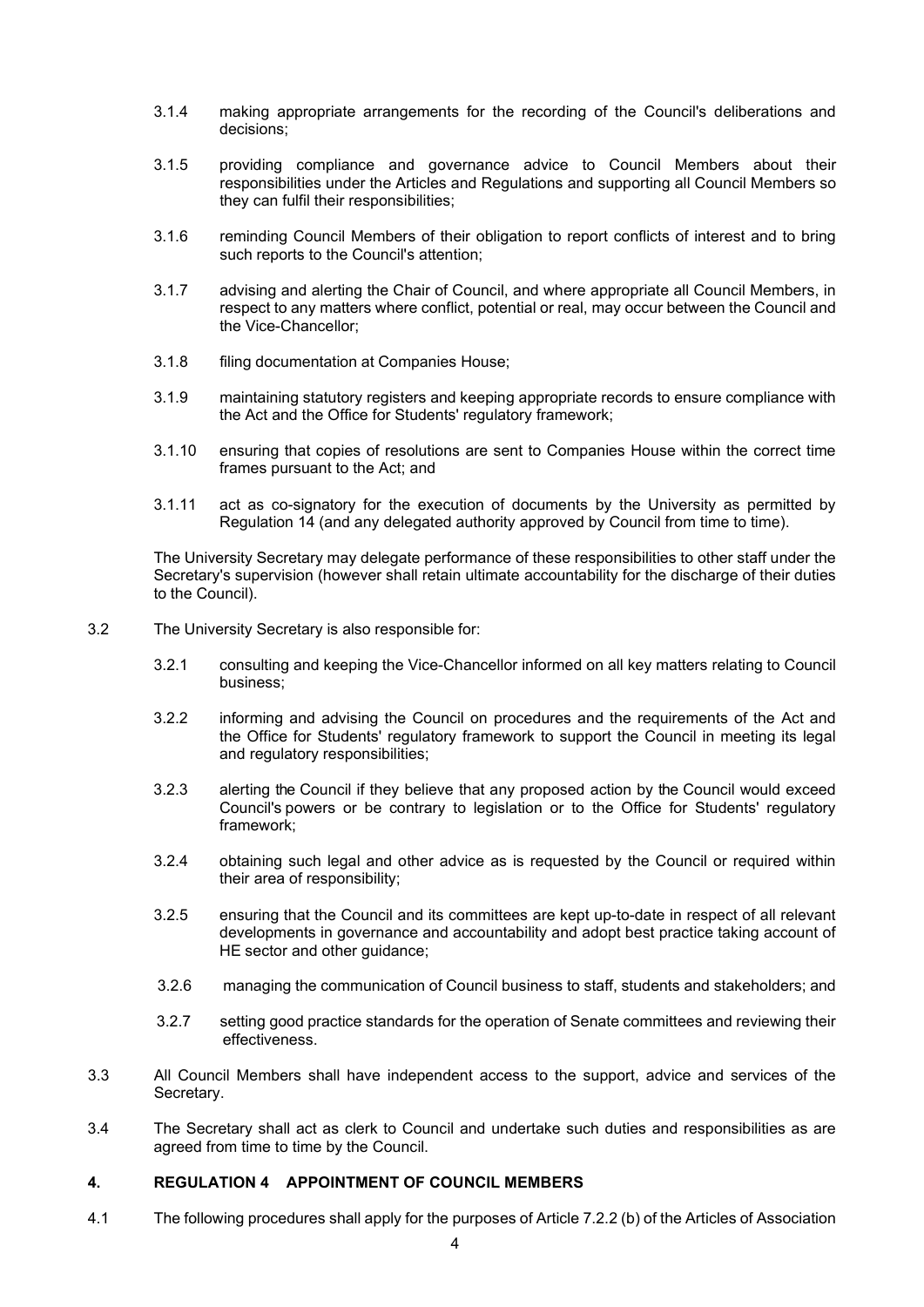of the University in connection with the appointment of Independent Council Members nominated by the College Providing Bodies or equivalent:

- 4.1.1 the University shall advise the relevant College Providing Body or equivalent up to six months before a vacancy arises, if practicable to do so;
- 4.1.2 in the event of an unplanned or unexpected vacancy, the University shall liaise with the relevant College Providing Body or equivalent as soon as practicable to do so;
- 4.1.3 the College Providing Body or equivalent may nominate a person for appointment or it may ask the University for a recommended nomination;
- 4.1.4 the University shall submit the nomination to the Nominations and Governance Committee for consideration;
- 4.1.5 if the Nominations and Governance Committee decides not to recommend the nomination to the Council, the Providing Body may nominate one further person for consideration;
- 4.1.6 if the Nominations and Governance Committee decides not to recommend the second nomination, it will be considered anyway by the Council at its next meeting;
- 4.1.7 if the Council decides not to appoint the second nominee then the Independent Council members shall form a Committee of Council for the purpose of making and approving the appointment.
- 4.1.8 if the College Providing Body or equivalent fails to nominate a person within three months of the vacancy arising, the Nominations and Governance Committee may make a recommendation to Council, failing which the Council as a whole shall fill the vacancy or vacancies.
- 4.2 The Council shall prescribe Procedures which shall, for the purposes of Articles 7.2.3 and 7.2.4 of the Articles of Association of the University, apply in connection with the appointment of Council Members from amongst the body of Academic Staff and the body of Professional Services Staff.
- 4.3 The Council shall prescribe Procedures which shall, for the purposes of Article 7.2.5, apply in connection with the appointment of a Council Member from amongst the members of Senate.
- 4.4 The Council shall be the appointing authority and the provisions of this Regulation shall apply, notwithstanding any quorum requirements under Article 11.2.
- 4.5 The Council shall have the power to remove Council Members in accordance with Article 7.6.

#### <span id="page-5-0"></span>**5. REGULATION 5 APPOINTMENT OF CHAIR AND VICE-CHAIR**

- 5.1 In accordance with Article 7.1, the Council shall appoint a Chair and Vice-Chair of the Council and the following procedures set out in this Regulation [5 s](#page-5-0)hall apply.
- 5.2 On the recommendation of the Nominations and Governance Committee, the Chair and Vice-Chair shall be appointed from amongst the existing Independent Council members or from an external source in accordance with the procedures set out in this Regulation [5.](#page-5-0)
- 5.3 The terms of office for the Chair and Vice-Chair shall be set in accordance with Article 7.3.
- 5.4 The Nominations and Governance Committee (the "Committee") shall consider any suitable and willing existing Independent Council Members or external candidates, having regard to the Nolan Principles established by the Committee on Standards in Public Life and on the basis of the following principles:
	- 5.4.1 Merit any recommendation shall be based on evidence of merit of skills, experience and the qualities required to further the University's object, in accordance with Article 3.1 of the Articles of Association;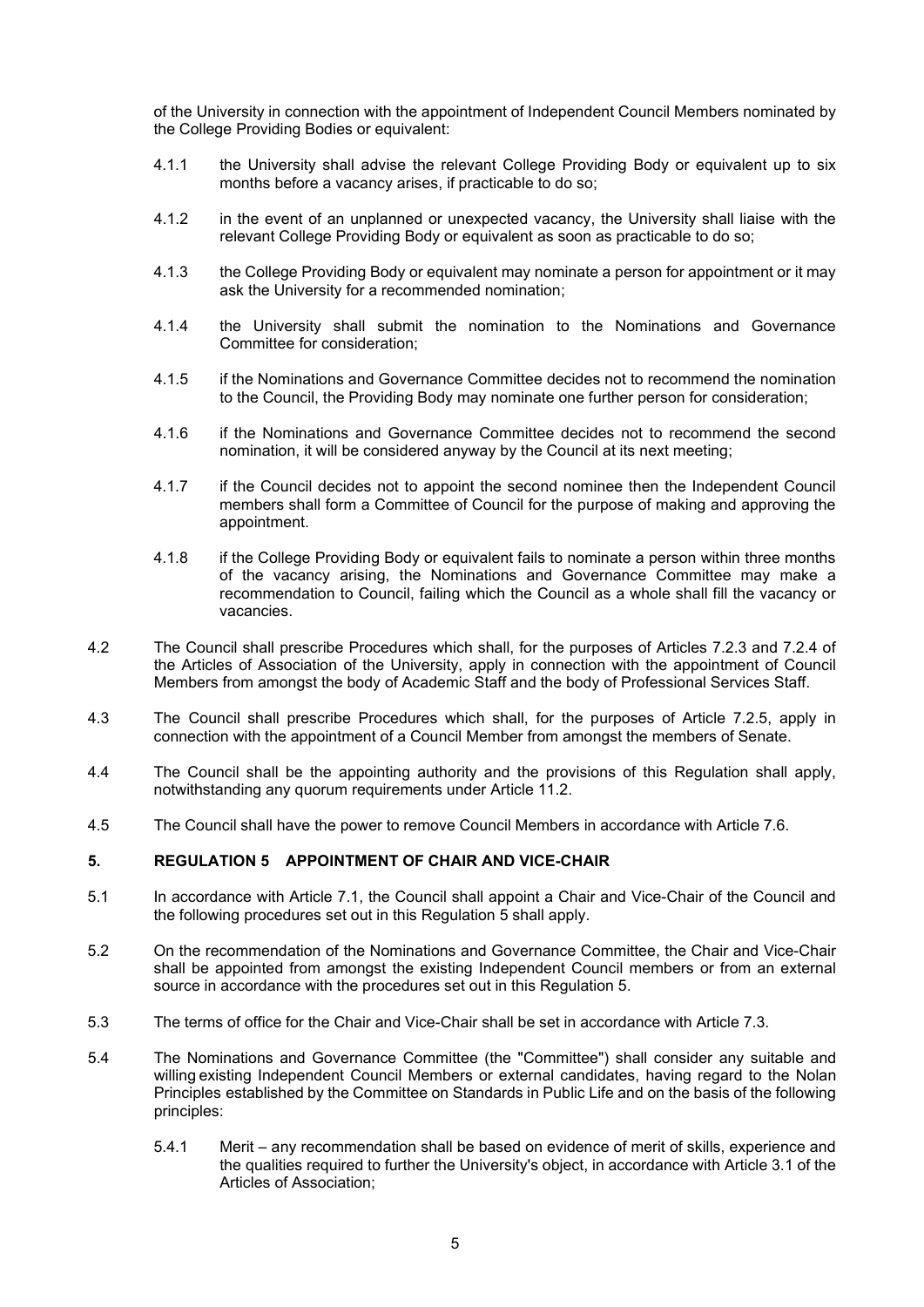- 5.4.2 Fairness any recommendation shall be on the basis of an objective, impartial and consistent selection process, aiming to promote equality and freedom from discrimination, harassment or victimisation; and
- 5.4.3 Credibility any recommendation shall be subject to independent scrutiny.
- 5.5 The Committee shall invite applications from existing Independent Council Members and external candidates to be considered as candidates to act as Chair or Vice-Chair as appropriate.
- 5.6 The procedure for the appointment of an existing Independent Council member or an external candidate to act as Chair or Vice-Chair of the Council shall be as follows:
	- 5.6.1 The Committee shall recommend the establishment of a search committee, which shall comprise, as a minimum:
		- (a) three Independent Council Members (of which one shall be appointed as Chair); and
		- (b) one Council member appointed in accordance with Articles 7.2.3, 7.2.4 or 7.2.5
		- (c) an independent external consultant or expert

*(the "Search Committee")*

- 5.6.2 The Vice-Chancellor shall attend meetings of the Search Committee but shall not have voting rights in relation to any decisions made.
- 5.6.3 The Search Committee shall seek to find suitable candidates following the advertisement of the vacancy to attract a strong and diverse field of suitable candidates. All information about the vacancy shall be publicly available.
- 5.6.4 The Search Committee shall undertake an interview process in order to recommend a shortlist of candidates to act as either Chair or Vice-Chair, providing clear reasoning for the recommendation(s).
- 5.6.5 The Search Committee shall then make a formal recommendation to the Council of the most appropriate candidate to be appointed to the role of either Chair or Vice-Chair.
- 5.7 The Council may, in its absolute discretion, appoint the candidate recommended by the Committee to the role of either Chair or Vice-Chair.
- 5.8 If the Council chooses not to appoint the recommended candidate, the Council may appoint another shortlisted candidate or ask the Search Committee to undertake a new search.
- 5.9 If the Chair or Vice-Chair ceases to hold office during their term (due to death, illness, retirement or resignation), the Council may appoint an existing Independent Council Member to fill the vacancy or vacancies on a temporary basis until either the expiry of the retiring post holder's three-year term of office or until such time as a replacement Chair or Vice-Chair is appointed in accordance with this Regulation, whichever is earlier.

#### **6. REGULATION 6 APPOINTMENT OF THE CHANCELLOR**

6.1 The Council may appoint a Chancellor to the University, who shall represent the University from time to time, for such terms of office as the Council shall determine. The Chancellor shall not be a Council Member or an employee of the University and shall receive no remuneration other than expenses incurred. The Chancellor shall act as the ceremonial head of the University and shall not have powers to bind the University to a course of action.

#### **6A. REGULATION 6A OTHER APPOINTMENTS**

6A.1 Other appointments of Staff of the University shall be delegated to the authority of the Vice-Chancellor who shall ensure that decisions are taken by appointment committees established in accordance with any guidance as approved from time to time by the Council.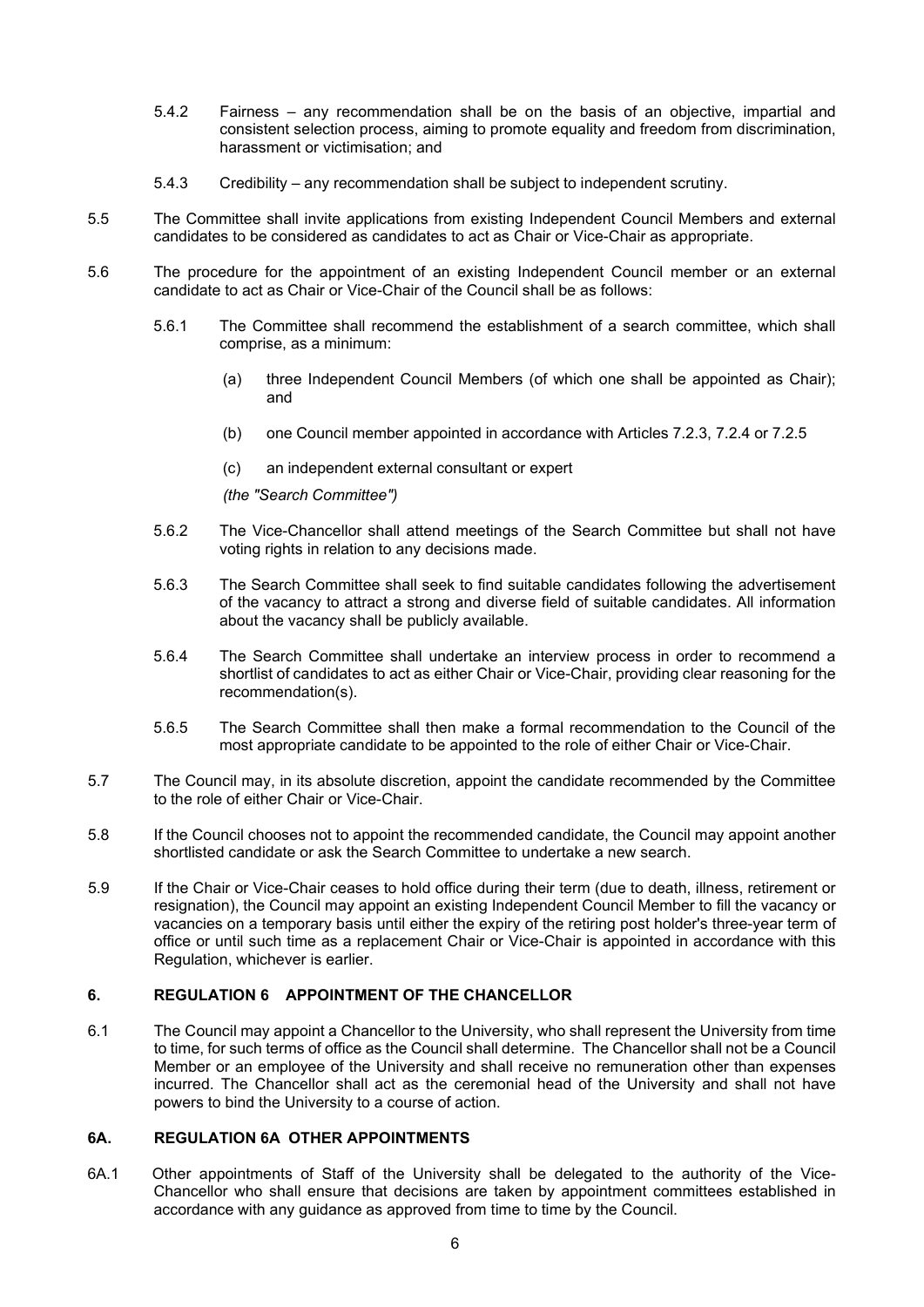6A.2 Appointments of Staff shall be on terms and conditions and in accordance with the relevant policies and procedures as approved from time to time by the Council (or its delegate or nominee).

## <span id="page-7-1"></span>**7. REGULATION 7 MEETINGS OF THE COUNCIL**

- 7.1 There shall be no fewer than three meetings of the Council in each academic year.
- <span id="page-7-0"></span>7.2 The Secretary shall give notice to every Council Member of each Council meeting stating the time, date and place of the meeting not less than seven clear days before the day for which the meeting is summoned.
- 7.3 A meeting of the Council may be called by shorter notice than that required by Regulation [7.2](#page-7-0) above, if shorter notice is agreed by Council Members. The shorter notice must be agreed to by a majority in number of the Council Members having a right to attend and vote at the meeting.
- 7.4 Meetings of the Council may be held in person as a physical meeting as well as an electronic meeting.
- 7.5 The Chair, or in the absence of the Chair, the Vice-Chair shall approve the agenda for a meeting of the Council. If the Chair or the Vice-Chair shall so request, an agenda item shall be marked 'Confidential' on the agenda and on meeting papers issued relating thereto. Council Members shall keep such papers confidential.
- 7.6 An extraordinary meeting of the Council shall be called by the Secretary on request of the Chair, or in the absence of the Chair by the Vice-Chair, or on receipt of a written request signed by not less than five Council Members, stating the purpose for which the meeting is required. The Secretary shall within 14 working days of receipt of such written request, give notice to all Council Members of the meeting and the matters to be discussed, normally not less than fourteen days before the date of the meeting.
- 7.7 The Chair shall preside at every meeting of the Council or if they shall not be present or is unable to act the Vice-Chair shall if present and able to act preside, failing which the Independent Council Members present shall elect one of their number to be Chair of the meeting, failing which the Council Members present shall elect one of their number, not being a member of the Staff or a Student, to be Chair of the meeting.
- 7.8 No business shall be transacted at any meeting of the Council unless the quorum required by the Articles is present. Where the quorum is met, but the Chair and Vice-Chair are absent, the Council Members may elect a Chair to hold office until such meeting is adjourned and may determine the day, time and place to which such meeting shall be adjourned.
	- 7.8.1 If no quorum is present within half an hour of the time for which the meeting was called, the meeting shall be cancelled.
	- 7.8.2 If a quorum ceases to be present at any time during the meeting, the meeting shall be adjourned.
	- 7.8.3 In either case, the Secretary shall by notice in accordance with Regulation [7.2](#page-7-0) summon a new meeting, save that any business conducted when a quorum was present shall stand.
- 7.9 Those Council Members attending by electronic means and present at the electronic meeting shall be counted in the quorum for, and entitled to vote at, the meeting in question in addition to those Council Members present at the meeting and attending the physical meeting location. The meeting of the Council shall be duly constituted and its proceedings valid if the Chair is satisfied that adequate facilities are available throughout the electronic meeting to ensure that Council Members attending the electronic meeting who are not present together at the same place may, by electronic means, attend and speak and vote at it. Nothing prevents a meeting of the Council being held both physically and electronically.
- 7.10 The Chair of any meeting may, with the consent of the meeting, adjourn the meeting from time to time and from place to place, but no business shall be transacted at any adjourned meeting other than the business left unfinished at the meeting from which the adjournment took place. Not less than two clear days' notice must be given of any adjourned meeting. When a meeting is adjourned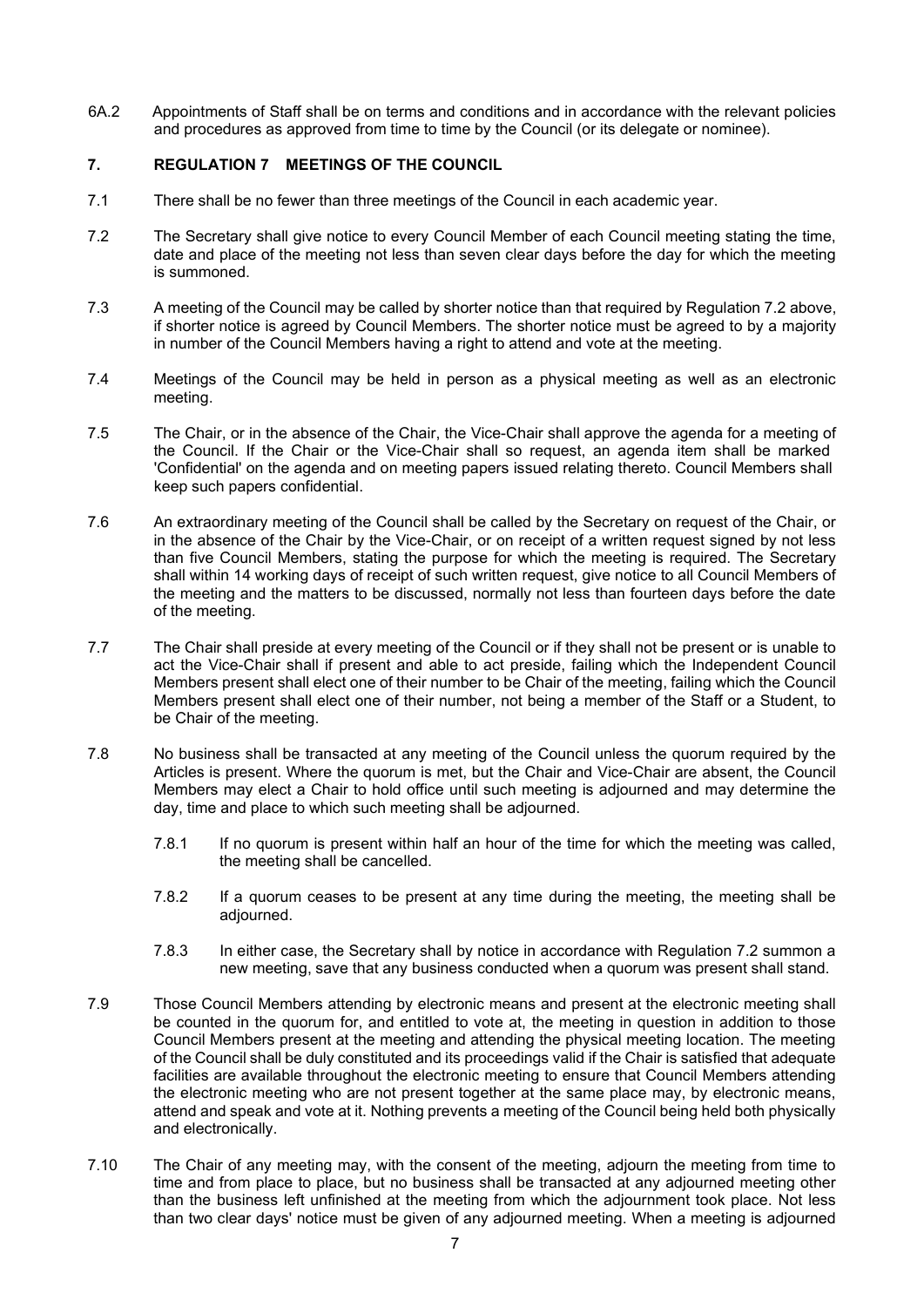for thirty days or more a new notice of meeting shall be given in respect of the adjourned meeting in such manner as is required by the Articles.

- 7.11 In the absence of a quorum at an adjourned meeting the meeting will be cancelled.
- 7.12 When voting is necessary at ordinary, extraordinary or adjourned meetings it shall be on the basis of each Council Member present having one vote and all resolutions shall be carried by a simple majority of those voting thereon. In the case of equality of votes, the Chair of the meeting shall havean additional casting vote.
- 7.13 Any Council Member who believes that a matter to be discussed at Council may present a personal conflict of interest shall prior to the meeting bring this to the attention of the Chair and shall withdraw during consideration of the matter.
- <span id="page-8-0"></span>7.14 The Chair is authorised to take action on any matter which falls within the terms of reference of Council subject to the following conditions:
	- 7.14.1 that such action should normally consist of routine business which would not merit discussion at the Council;
	- 7.14.2 that where delaying a decision would disadvantage the University, having first considered and rejected the alternatives of calling an extraordinary meeting of the Council or consulting Council Members by correspondence;
	- 7.14.3 that in circumstances described in [7.14.2 a](#page-8-0)bove, the Chair should consult, as appropriate, with the Secretary and with appropriate Council Members including the Vice- Chair, the Vice-Chancellor, and/or the Chairs of standing Committees before taking action;
	- 7.14.4 that a written report be made to each meeting of Council outlining all decisions taken under these delegated powers and specifying the Council Members consulted in each case.
- 7.15 The Senior Officers who do not attend Council by right shall normally be invited to attend meetings of Council by the Chair. Other senior post-holders may be invited to attend where the Chair, after consultation with the Vice-Chancellor, agrees that their presence may assist the business of Council.
- 7.16 All acts done by any meeting of the Council or of a Committee of the Council or by any person acting as a Council Member shall, notwithstanding that it be afterwards discovered that there was some defect in the appointment of any such Council Member or person acting as aforesaid or that they or any of them were disqualified, be as valid as if every such person had been duly appointed and was qualified to be a Council Member.
- 7.17 Any resolution of the Council may be rescinded or varied at any subsequent meeting of the Council if notice of the proposal to rescind or vary the resolution has been given and if the subject matter of the resolution (and any proposed variation) appears in the notice of such meeting.
- 7.18 A resolution in writing signed by the majority of the Council Members entitled to receive notice of a meeting of the Council or by all the members of a Committee for the time being (which resolution may consist of several documents in the like form each signed by one or more of the said Council Members or the said members of such Committee), or a resolution to which every such Council Member or every such member of a Committee has signified their approval in writing or by electronic transmission, identifying the resolution to which it relates and indicating their agreement to the resolution. Such signification shall be as valid and effective as if it had been passed at a meeting of the Council or of such Committee (as the case may be) duly called and constituted.
- <span id="page-8-1"></span>7.19 Minutes of meetings of Council will be published in accordance with a scheme approved by Council.

## **8. REGULATION 8 GENERAL MEETINGS**

- 8.1 Notice of a General Meeting shall be given to:
	- 8.1.1 every Member except those Members who (having no registered address within the United Kingdom) have not supplied to the University an address within the United Kingdom for the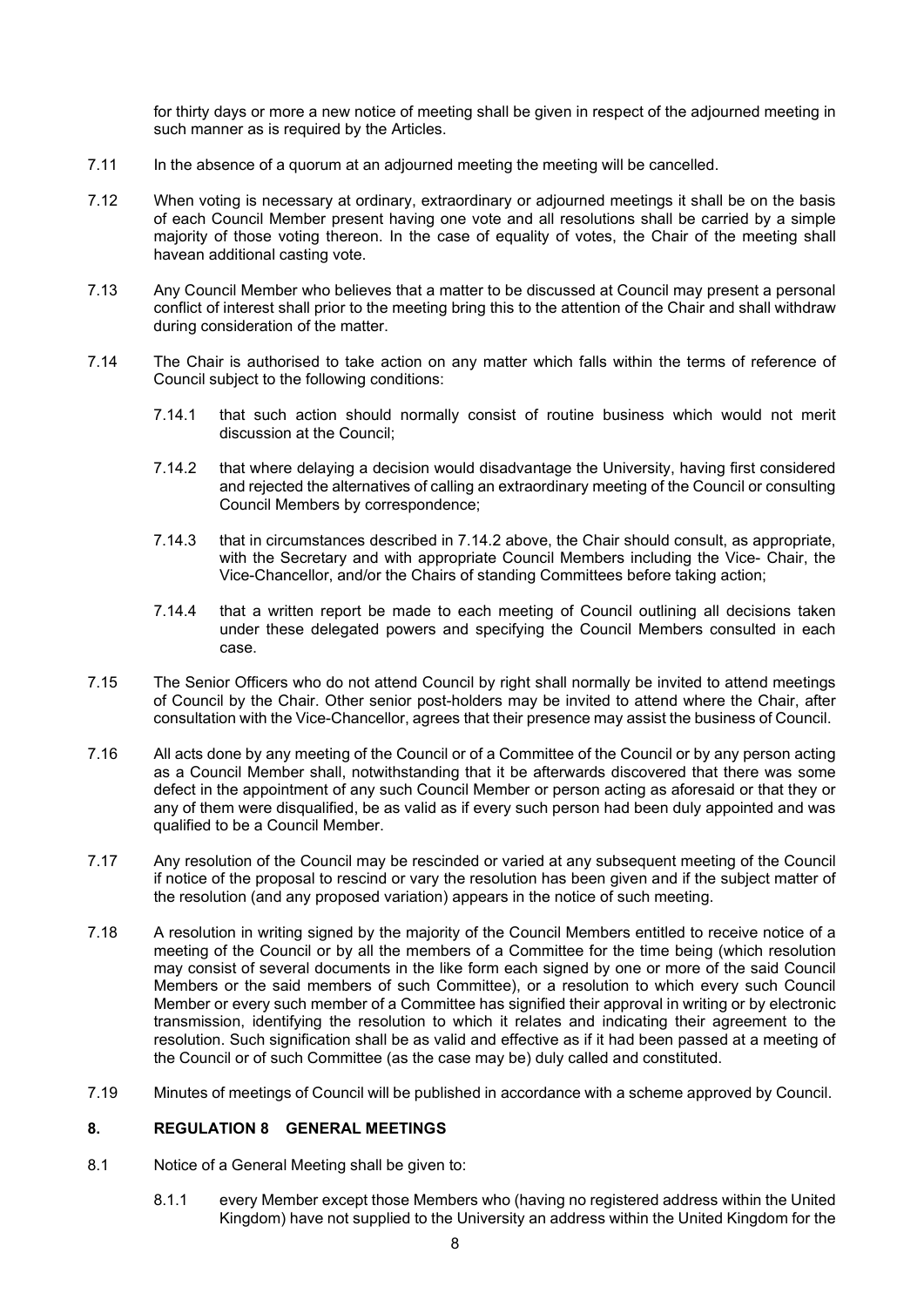giving of notices to them;

- 8.1.2 the external Auditors for the time being of the University.
- 8.2 A notice of a General Meeting may be given by the University to any Member either:
	- 8.2.1 by post to that Member's usual residential address or the address notified to Council or the Secretary; or
	- 8.2.2 by electronic communication.
- 8.3 Where the notice is sent by post to an address in the United Kingdom, and the notice was properly addressed, prepaid and posted, it is deemed to have been received by the intended recipient 48 hours after it was posted. If the notice is sent by electronic communication or by fax then the notice shall be deemed to be served at the time of the transmission.
- 8.4 The accidental omission to give notice of a meeting to, or the non-receipt of notice of a meeting by, any person entitled to receive notice shall not invalidate the proceedings of that meeting.
- 8.5 A General Meeting may be held in person as a physical meeting as well as an electronic meeting.
- 8.6 Those Members attending by electronic means and present at the electronic meeting shall be counted in the quorum for, and entitled to vote at, the meeting in question in addition to those members present at the meeting and attending the physical meeting location. The General Meeting shall be duly constituted and its proceedings valid if the Chair of the General Meeting is satisfied that adequate facilities are available throughout the electronic meeting to ensure that Members attending the electronic meeting who are not present together at the same place may, by electronic means, attend and speak and vote at it. Nothing prevents a General Meeting being held both physically and electronically.
- 8.7 The right of a Member to participate in the business of any General Meeting shall include without limitation the right to speak, vote on a poll, be represented by a proxy and have access (including electronic access) to all documents which are required by the Act or the Articles to be made available the meeting.
- 8.8 No business shall be transacted at any General Meeting unless a quorum of members required by the Articles is present. If within an hour from the time appointed for a meeting a quorum is not present, the meeting shall be cancelled and the Secretary shall by notice in accordance with this Regulation [8 s](#page-8-1)ummon a new meeting.
- 8.9 The Chair of the Council shall chair every General Meeting of the University, or, if the Chair shall not be present in person within fifteen minutes after the time appointed for the holding of the meeting or is unwilling to act, the Vice-Chair, if any, of the Council shall if present and willing to act preside, failing which the Independent Council Members present shall elect one of their number to be Chair of the General Meeting, failing which the Council Members present shall elect one of their number not being a member of the Staff or a Student to be Chair of the meeting.
- 8.10 The Chair of any General Meeting may, with the consent of the meeting (and shall if so directed by the meeting), adjourn the meeting from time to time and from place to place, but no business shall be transacted at any adjourned meeting other than the business left unfinished at the meeting from which the adjournment took place. Not less than two clear days' notice must be given of any adjourned meeting. When a meeting is adjourned for thirty days or more a new notice of meeting shall be given in respect of the adjourned meeting in such manner as is required by this Regulation [7.](#page-7-1)
- 8.11 A poll on a resolution may be demanded:
	- 8.11.1 in advance of the General Meeting where it is to be put to the vote; or
	- 8.11.2 at a General Meeting, either before a show of hands on that resolution or immediately after the result of a show of hands on that resolution is declared.
- 8.12 A poll may be demanded by: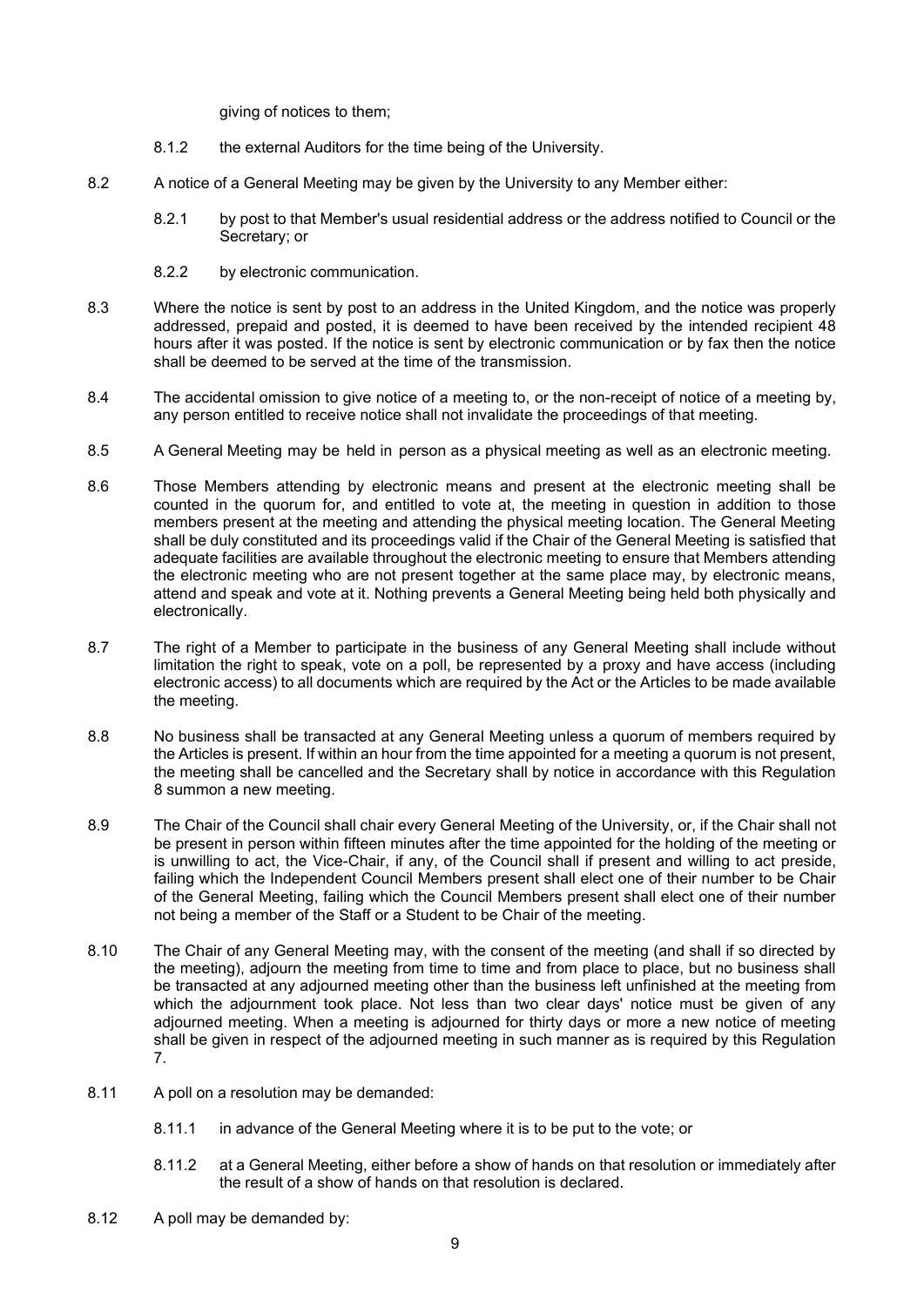- 8.12.1 the Chair of the meeting;
- 8.12.2 two or more Members present in person or by proxy and having the right to vote at the meeting; or
- 8.12.3 a Member or Members present in person or by proxy representing not less than one tenth of the total voting rights of all the Members having the right to vote at the meeting.
- 8.13 A demand for a poll may be withdrawn before the poll has been taken but only with the consent of the Chair of the meeting. If the demand for a poll is withdrawn, the demand shall not invalidate the result of a show of hands declared before the demand was made.
- 8.14 Polls must be taken immediately and in such manner as the Chair of the meeting directs.
- 8.15 Subject to the provisions of the Act, a resolution in writing signed by all the Members for the time being entitled to receive notice of and to attend and vote at General Meetings (which resolution may consist of several documents in the like form each signed by one or more such Members) or a resolution to which every such Member has signified their approval in writing or by electronic communication, shall be as valid and effective as if it had been passed at a General Meeting of the University duly called and constituted.
- 8.16 Content and delivery of proxy notices
	- 8.16.1 Proxies may only validly be appointed by a notice in writing (a "proxy notice") which:
		- (a) states the name and address of the Member appointing the proxy;
		- (b) identifies the person appointed to be that Member's proxy and the General Meeting in relation to which that person is appointed;
		- (c) is signed by or on behalf of the Member appointing the proxy, or is authenticated in such manner as the Council may determine; and
		- (d) is delivered to the University in accordance with the Articles and in accordance with any instructions contained in the notice of the General Meeting to which they relate.
	- 8.16.2 The University may require proxy notices to be delivered in a particular form, and may specify different forms for different purposes.
	- 8.16.3 Proxy notices may specify how the proxy appointed under them is to vote (or that the proxy is to abstain from voting) on one or more resolutions.
	- 8.16.4 Unless a proxy notice indicates otherwise, it must be treated as:
		- (a) allowing the person appointed under it as a proxy discretion as to how to vote on any ancillary or procedural resolutions put to the meeting; and
		- (b) appointing that person as a proxy in relation to any adjournment of the General Meeting to which it relates as well as the meeting itself.
	- 8.16.5 A person who is entitled to attend, speak or vote (either on a show of hands or on a poll) at a General Meeting remains so entitled in respect of that meeting or any adjournment of it, even though a valid proxy notice has been delivered to the University by or on behalf of that person.
	- 8.16.6 An appointment under a proxy notice may be revoked by delivering to the University a notice in writing given by or on behalf of the person by whom or on whose behalf the proxy notice was given.
	- 8.16.7 A notice revoking a proxy appointment only takes effect if it is delivered before the start of the meeting or adjourned meeting to which it relates.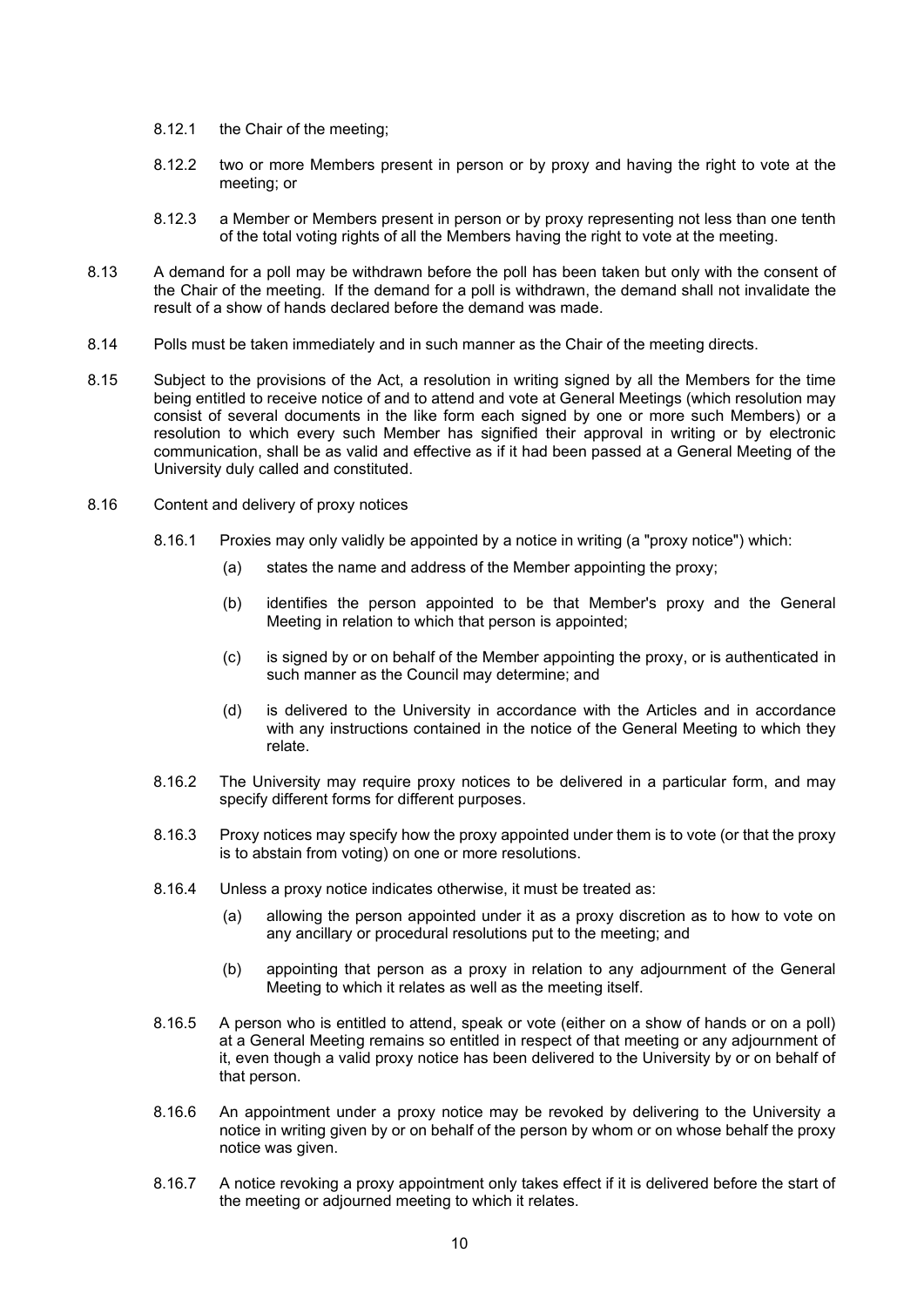8.16.8 If a proxy notice is not executed by the person appointing the proxy, it must be accompanied by written evidence of the authority of the person who executed it to execute it on the appointor's behalf.

### **9. REGULATION 9 COMMITTEES OF THE COUNCIL**

- 9.1 Subject to Regulation [9.2,](#page-11-0) the Council shall establish standing Committees and delegate the exercise of all or any of its powers and functions conferred to the Council as hereinafter set out in Regulations [9.15](#page-12-0) to [9.22.](#page-22-0)
- <span id="page-11-0"></span>9.2 The Council specifically reserves to itself responsibility for:
	- 9.2.1 the determination of the educational character and objectives of the University;
	- 9.2.2 approval of the annual estimates of income and expenditure of the University;
	- 9.2.3 ensuring the solvency of the University and ensuring the safeguarding of its assets;
	- 9.2.4 the recommendation to the University in the General Meeting for the approval, revocation, amendment or variation of the Articles;
	- 9.2.5 the appointment or termination of the membership of any Council Member;
	- 9.2.6 the appointment or dismissal of the Vice-Chancellor and/or other Senior Officers; and
	- 9.2.7 any act or thing which under or by virtue of any provision of the Act or the Office for Students' regulatory framework is required to be done by the Council and/or the Vice-Chancellor.

The Council may however also reserve to itself any matter that it deems appropriate from time to time, whether by amending this Regulation or otherwise, and may otherwise revoke or alter any delegation.

- 9.3 The Council shall appoint the Chairs and Vice-Chairs of standing Committees on the recommendation of the Nominations and Governance Committee. In the absence of the Chair and Vice-Chair of the standing Committee, an acting Chair shall be chosen by the Committee from amongst the Council Members present.
- 9.4 The Council shall delegate to the Nominations and Governance Committee the appointment of Committee members in accordance with the membership requirements set out in respect of each Committee.
- 9.5 Unless otherwise stated for a particular Committee, the Vice-Chancellor shall arrange for appointment of a suitable person to be secretary to each standing Committee, after consultation and agreement with the Chair of the relevant Committee. The Secretary may also attend a meeting of any standing Committee of Council.
- 9.6 The Chair of a standing Committee may invite the attendance of any external advisers and individual members of Staff of the University whose attendance will assist the business of the Committee and may refuse entry or ask for the withdrawal of anyone in attendance at a meeting not as a member should this be deemed appropriate.
- 9.7 A quorum for a standing Committee, unless otherwise stated for a particular Committee, shall be one half of the minimal membership of a Committee, as prescribed in these Regulations, entitled to attend and vote and must include one half of the Council Members appointed to that Committee or, where there are less than four Council Members, a minimum of two such Members.
- 9.8 The standing Committees will normally meet three times a year, unless stated otherwise for a particular Committee.
- 9.9 The standing Committees have delegated authority from the Council to act within their terms of reference as approved by Council from time to time. They are authorised to seek any information they require from any employee, and all employees of the University are directed to cooperate with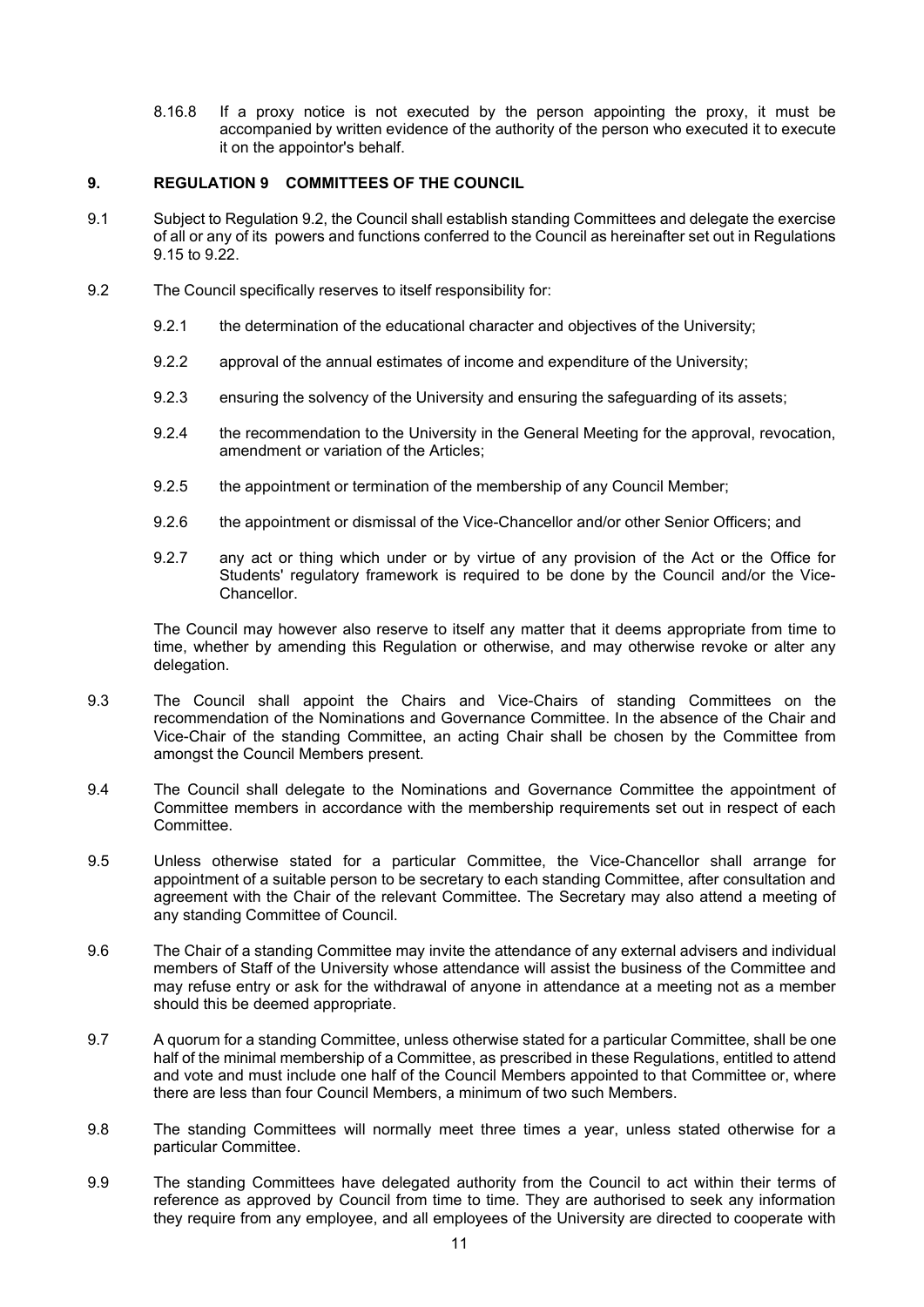any request made by a standing Committee. The standing Committees are authorised by the Council to obtain outside legal or other independent professional advice and to secure the attendance of nonmembers with relevant experience and expertise if they consider this necessary, normally in consultation with the Vice-Chancellor and/or Chair of Council. However, standing Committees may not incur direct unbudgeted expenditure in this respect in excess of £5,000 without the prior approval of the Chair of Council*.* 

- 9.10 The standing Committees may decide as appropriate to establish subcommittees to consider and discharge responsibilities on specific matters within the Committee's purview, with such membership as is deemed appropriate, including non-Council Members. Such subcommittees will report regularly to the relevant standing Committee and thereafter to Council.
- 9.11 A report of all meetings of the standing Committees shall be made to Council, and a copy of the minutes of their meetings shall be made available to the Secretary, unless stated otherwise for a particular Committee. Such reports will specify any significant actions of the Committee taken under delegated authority and any matters being remitted to Council for decision.
- 9.12 Article 11 and Regulation [7 a](#page-7-1)pplying to the conduct of meetings of the Council shall apply to all meetings of any standing Committee in like manner as they apply to a meeting of the Council.
- 9.13 Unless otherwise indicated, members appointed to any standing Committee shall serve for a period of three years and shall be eligible for appointment for one further term of three years, except:
	- 9.13.1 when an external Committee member is subsequently appointed as a Council Member, in which case their term of office restarts from the date of appointment as a Council Member; and
	- 9.13.2 the appointment of a member of a standing Committee who is also a Council Member will end when their appointment as a Council Member ceases.
- 9.14 Members of standing Committees may not send alternates to meetings.
- 9.15 Minutes of meetings of Council Committees will be published in accordance with a scheme approved by the Nominations and Governance Committee.

The following are the standing Committees of the Council:

#### <span id="page-12-0"></span>9.16 **Audit Committee**

- 9.16.1 The Audit Committee ("the Committee") shall, on behalf of the Council, have responsibility formonitoring and advising the Council in relation to audit-related matters, save in respect of the appointment and remuneration of the external auditors, and will generally:
	- (a) scrutinise audit arrangements;
	- (b) oversee and scrutinise the risk management, internal control, governance and financial reporting arrangements of the University;
	- (c) satisfy itself that the University has adequate arrangements to promote economy, efficiency and effectiveness; and
	- (d) alert the Council on matters of concern, including fraud, mismanagement and malpractice.
- 9.16.2 The Committee will in particular:
	- (a) advise Council on the appointment of the external auditors, the audit fee, the provision of any non-audit services of the external auditors and any questions of resignation or dismissal of the external auditors;
	- (b) monitor annually the performance and effectiveness of the external auditors, including any matters affecting their objectivity, and make recommendations to Council concerning their reappointment, where appropriate;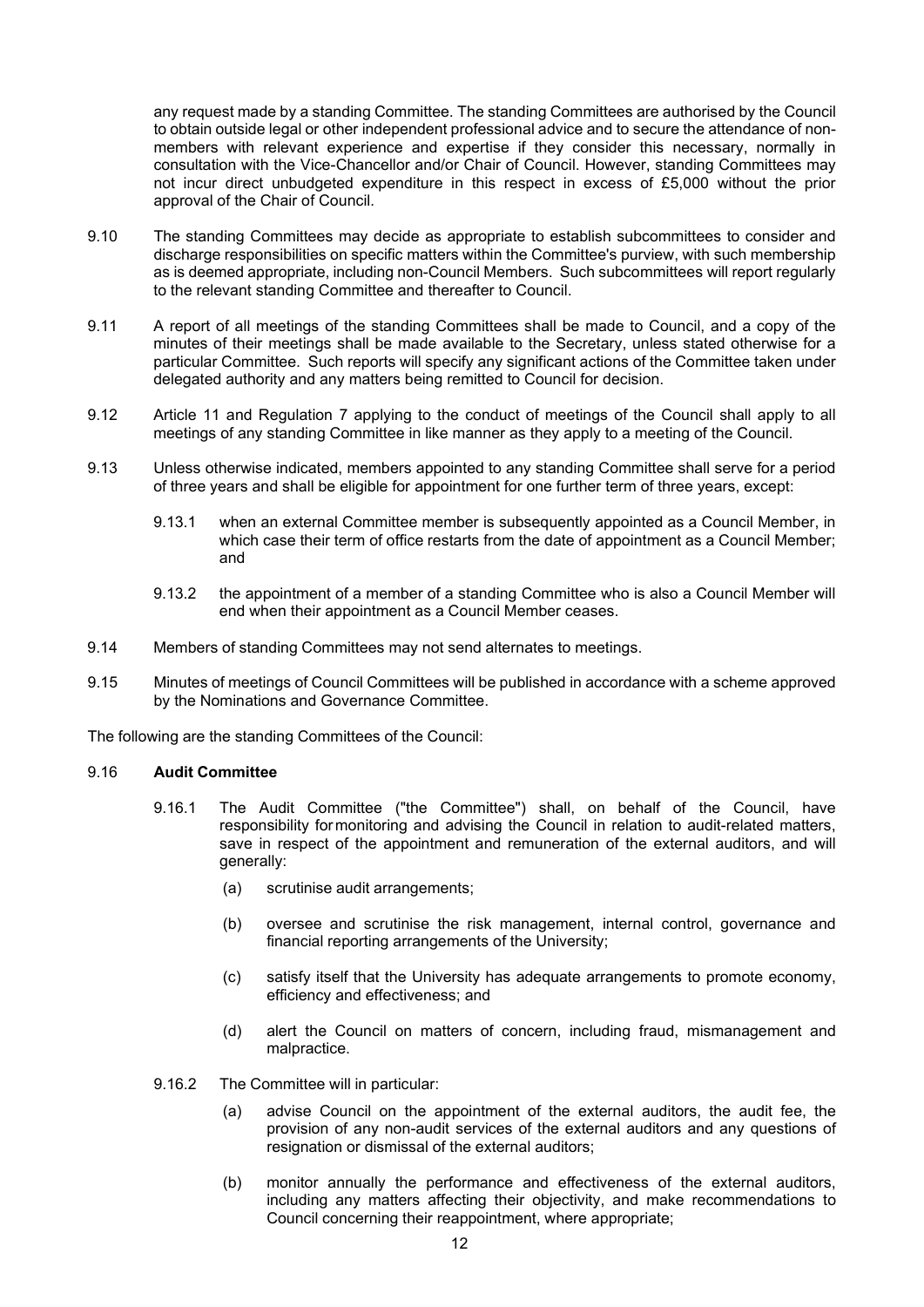- (c) discuss if necessary with the external auditors, before the audit begins, the nature and scope of the audit;
- (d) discuss with the external auditors problems and reservations arising from the interim and final audits, including a review of the management letter and management responses, and any other matters the external auditors may wish to discuss (in the absence of University management where necessary);
- (e) advise the Council on the appointment and terms of engagement of the internal audit service (and the head of internal audit, if applicable), and monitor annuallythe performance and effectiveness of the internal auditors. In addition, decide the provision of any non-audit services by the internal auditors and any questions of resignation or dismissal of the internal auditors;
- (f) review and approve the internal audit strategy and the internal audit plan;consider major findings of internal audit investigations and management's response; ensure that the resources made available for internal audit are sufficient to meet the institution's needs (or make a recommendation to the Council as appropriate) and promote coordination between the University's internal and external auditors;
- (g) keep under review the effectiveness of the risk management, control and governance arrangements and in particular review the internal auditor's annual report and external auditors' management letter, responses of the University's management and monitor the implementation of agreed audit-based recommendations;
- (h) ensure that risk management policies and procedures are in place and monitored and advise Council Members on risk management before their approval of the accounts;
- (i) ensure that adequate and effective frameworks, policies and procedures are in place to support the University's financial sustainability;
- (j) ensure that all significant losses have been properly investigated and that the internal and external auditors, and where appropriate the University's Office for Students or Research England Accounting Officer as may be designated from time to time by the University, have been informed;
- (k) oversee the University's policy on fraud and irregularity, including being notified of any action taken under the policy;
- (l) receive and consider any relevant reports from the National Audit Office, Office for Students and other relevant organisations;
- (m) review the draft annual financial statements of the University, and those of any University subsidiaries, and consider the external audit opinion, the statement of members' responsibilities, the statement of internal control and any relevant issue raised in the external auditor's management letter;
- (n) where appropriate, confirm with the internal and external auditors that the adequacy and effectiveness of the internal control systems has been reviewed, report on this having been reviewed in its annual report to the Council and recommend adoption of the annual financial statements of the University to the Council;
- (o) satisfy itself that there are satisfactory arrangements in place to promote financial understanding and responsibility across the University (including in respect of economy, efficiency and effectiveness (value for money));
- (p) consider elements of the annual financial statements in the presence of the external auditor, including the formal opinion, the statement of member's responsibilities and any statement of internal control;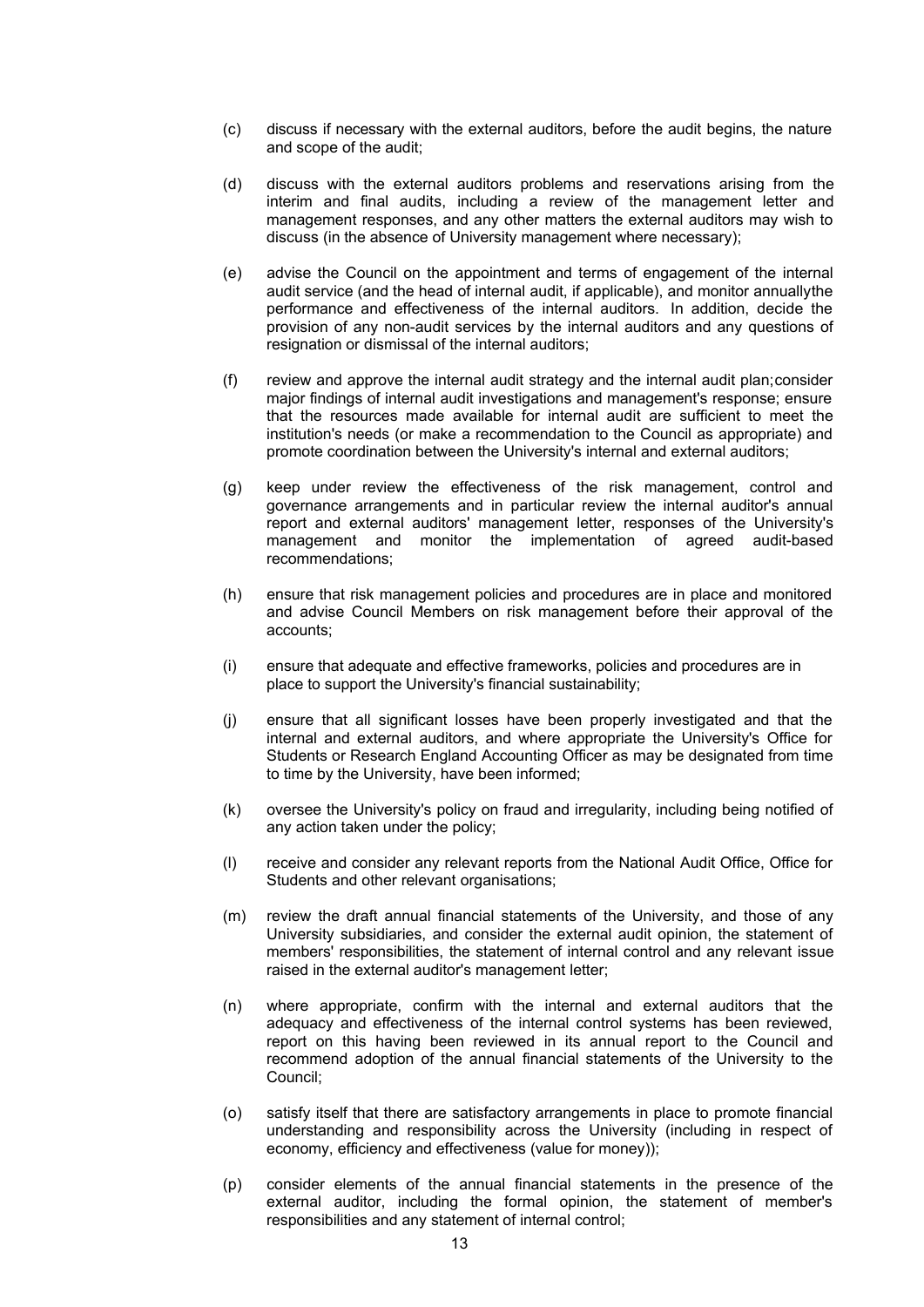- (q) receive reports from and ensure that the University has effective arrangements in place for the provision, management and quality assurance of data submitted to HESA, the Student Loans Company, the Office for Students and other funding or regulatory bodies;
- (r) oversee and provide assurance to the Council on the satisfaction of the Office for Students' ongoing conditions of registration relevant to its remit (including (but not limited to) Condition C3: Student Protection Plan and Condition E2: Management and Governance); and
- (s) discuss, record and address the potential equality, diversity and inclusion impact(s) of decisions made by the Committee (in accordance with the requirements of the Equality Act 2010).
- 9.16.3 The Committee shall consist of the following six members:
	- (a) a Chair, who is an Independent Council Member;
	- (b) three further Council Members; and
	- (c) up to two other individuals with relevant experience.
- 9.16.4 The Director of Finance and the Chief Operating Officer will normally be in attendance and the Vice-Chancellor may be invited to attend meetings of the Committee.
- 9.16.5 In considering membership, the Nominations and Governance Committee shall take into account and where possible ensure that:
	- (a) at least two members have recent and relevant experience in finance, accounting or auditing;
	- (b) no members shall have a direct role in executive management of the University; and
	- (c) the Chair of the Council, the Vice-Chancellor and the Chair of Finance and Resources Committee, are excluded from membership.
- 9.16.6 *Special procedures*
	- (a) The Committee will prepare an Annual Report for the Council and the Vice-Chancellor. It will cover the University's financial year and summarise the activity for the relevant year, any significant issues up to the date of the report and give the Committee's opinion on the extent to which the Council may rely on the internal control systems including risk management, control and governance and the arrangements for promoting economy, efficiency and effectiveness (value for money), and the management of quality assurance of data submitted to HESA, the Student Loans Company, the Office for Students and other funding bodies. This report shall normally be submitted to the Council before signature of the Council Members' responsibility statement in the annual financial statements.
	- (b) The Chair of the Audit Committee will attend the meeting of the Finance and Resources Committee as an observer for the purposes of consideration of the Annual Report and Accounts.
	- (c) Once a year the Committee shall meet the internal and external auditors in the absence of any members of University Staff except the secretary to the Committee.

### 9.17 **Finance and Resources Committee**

9.17.1 The Finance and Resources Committee ("the Committee") shall, on behalf of the Council, monitor and advise the Council in respect of the finances and other resources of the University and advise the Council on other related matters of a general nature that do not fall to other standing Committees, or are referred to it by the Council.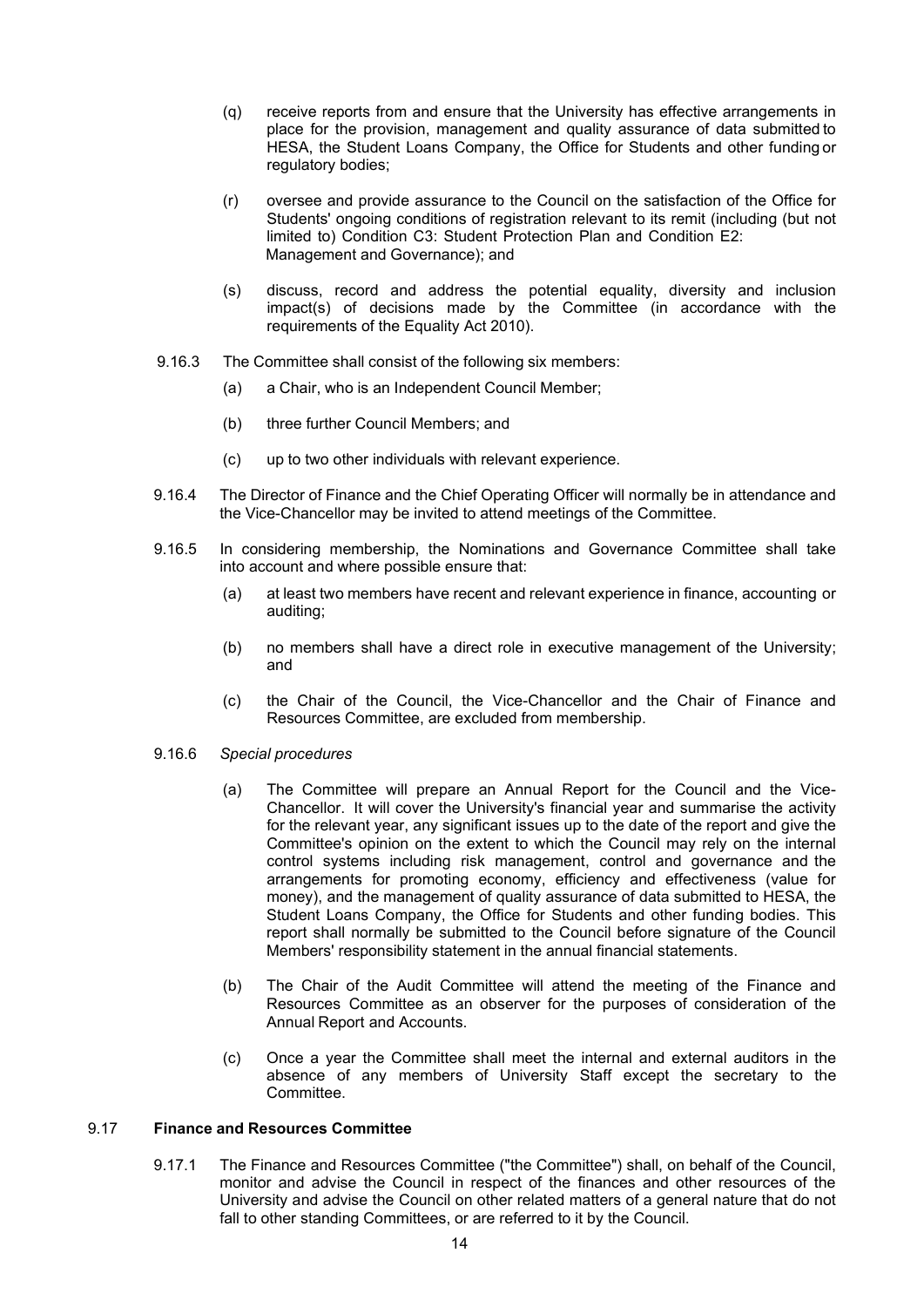- 9.17.2 The Committee will in particular:
	- (a) review, monitor and advise the Council on the finances of the University, within the framework of the overall Strategic Plan;
	- (b) review the five-year forecast annually and recommend its approval to the Council;
	- (c) review and recommend the annual budget for approval by the Council and monitor actual expenditure, recommending remedial action to the Vice-Chancellor where necessary;
	- (d) review the annual accounts of the University prior to approval by Audit Committee and the Council;
	- (e) receive reports at least annually and monitor the finances of subsidiary companies, joint ventures and any other entity or arrangement where the University has a financial interest;
	- (f) review the annual accounts of any University subsidiaries prior to approval by their board of directors;
	- (g) receive the annual accounts of and approve the Budget from the Students' Union;
	- (h) receive for decision any major issues of finance referred from the Vice-Chancellor or Executive Committee, particularly where approval for the expenditure is required in accordance within a scheme of delegation or is above that previously approved in the annual budget cycle or from reserves;
	- (i) receive and approve on behalf of the Council recommendations from the Vice-Chancellor and the Executive Committee (or other bodies as appropriate) on staffing, policies relating to staff wellbeing, changes to employment terms and conditions, including pension provisions, and employee relations and engagement;
	- (j) approve the level of student fees, make recommendations to the Council on the policies governing the level of these fees and, review and if appropriate, approve recommendations made by the Director of Finance for, the write-off of student debt;
	- (k) approve the Financial Regulations of the University, including the thresholds and tendering procedures for contracts;
	- (l) oversee the management of the University's investments;
	- (m) advise, and where necessary act, on other financial matters, including estimatesof capital expenditure referred to the Committee by the Council;
	- (n) approve the allocation of funds for capital projects, monitor the progress of major capital projects and ensure that the University's interests are protected in any property, infrastructure or development in which it has an interest;
	- (o) consider and recommend to the Council an estates and infrastructure strategy for the University that identifies the property, space and technological requirements needed to support an environment that will fulfil the objectives of the University's Strategic Plan;
	- (p) consider, approve and keep under review a planned programme of development, maintenance and refurbishment of physical and technological resources;
	- (q) advise and make recommendations to Council on the management of the University's property portfolio, including major leases, disposals and acquisitions;
	- (r) on behalf of the Council, satisfy itself and take steps to ensure the University complies with construction, town planning, facilities management, environmental,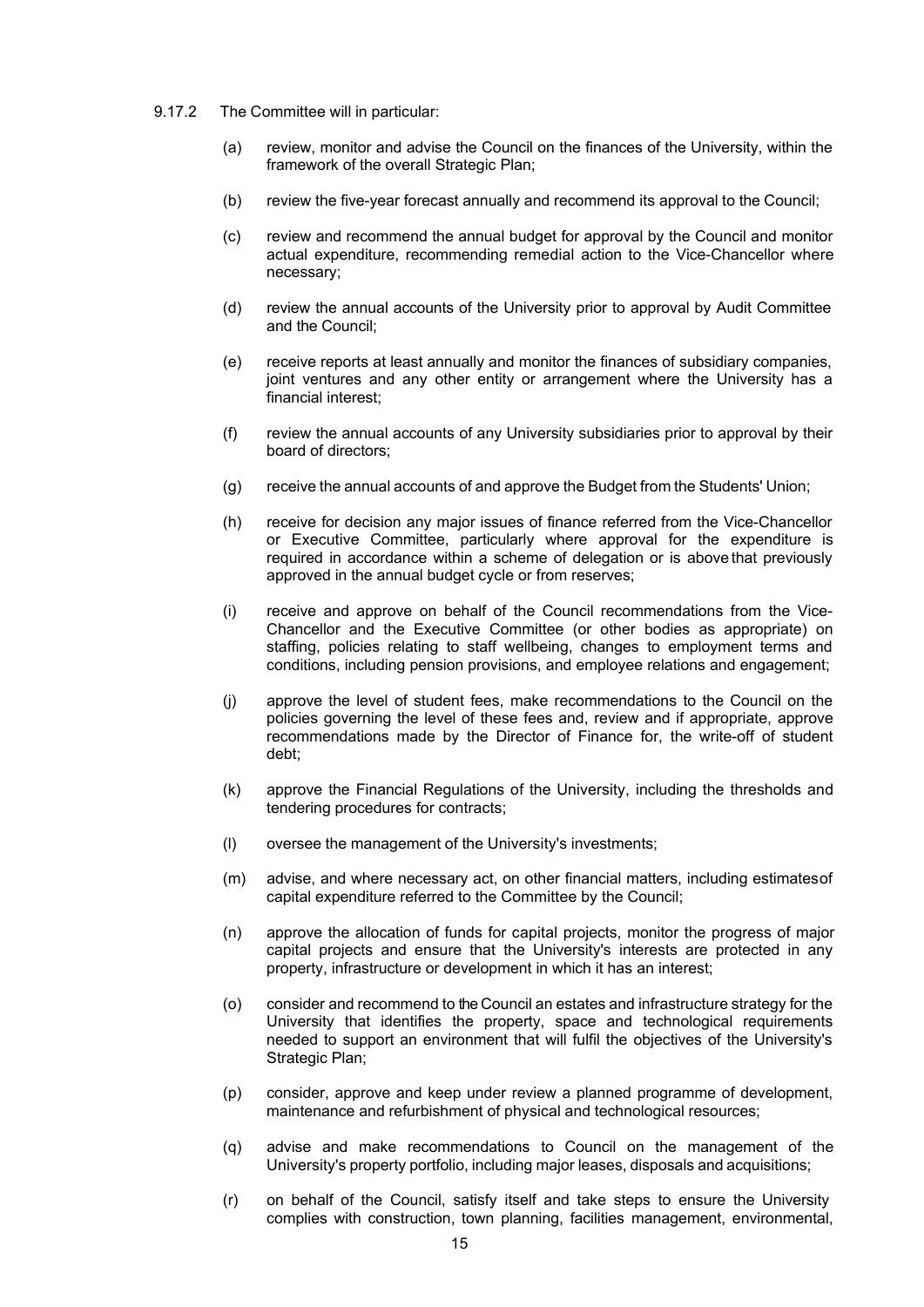landlord and tenant and other relevant legislation;

- (s) arrange an inspection of the University estate at least once a year;
- (t) on behalf of the Council, satisfy itself and take steps to ensure that the University complies with current environmental legislation and the University's Environmental Policy, monitor developments and receive reports from other relevant groups and committees;
- (u) monitor risks related to the Committee's remit, ensure adequate risk management procedures and actions are in place and report thereon accordingly to the Audit Committee;
- (v) consider requests relating to financial matters as may be received from the Secretary of State, Office for Students, UK Research and Innovation, the Teaching Regulation Agency, Department for Education or any other regulatory body (or any successor bodies of any of the foregoing);
- (w) carry out such other functions as are delegated to it by the Council from time to time and consider such other matters as may be referred to it by the Chair of Council or the Vice-Chancellor;
- (x) oversee and provide assurance to the Council on the satisfaction of the Office for Students' ongoing condition of registration relevant to its remit, including (but not limited to) Condition D: Financial viability and sustainability;
- (y) discuss, record and address the potential equality, diversity and inclusion impact(s) of decisions made by the Committee (in accordance with the requirements of the Equality Act 2010).
- 9.17.3 The Committee shall consist of a minimum of six members comprising:
	- (a) a Chair, who is an Independent Council Member;
	- (b) four further Council Members (including one with experience of estates);
	- (c) the President of the Students' Union; and
	- (d) up to four other individuals with relevant experience.
- 9.17.4 The Director of Finance, Director of Human Resources and the Director of Campus Operations shall normally be in attendance. The Chair of the Audit Committee will attend the relevant meeting of the Committee as an observer for the purposes of consideration of the Annual Report and Accounts and may be requested to attend meetings of the Committee to provide information and give views.
- 9.17.5 Members appointed to the Committee shall have, either individually or collectively, the requisite skills required to fulfil these terms of reference, including, but not limited to, experience of finance, business, estates or property management or general management.
- 9.17.6 *Special Procedures*: The Chair of the Committee has delegated powers to act for the Finance and Resources Committee on all matters within its responsibility in the absence of an impending meeting of that Committee. However, the Chair of the Committee is required to consult with appropriate members of the Committee, and whenever appropriate with theChair of Council and other Council Members before exercising this delegated authority. The use of all delegated authority shall be reported to and ratified by the following meetingof the Council or the Finance and Resources Committee.
- 9.17.7 Rights and Duties of the Chair of the Committee:
	- (a) The Chair, as the senior Council Member with regard to financial matters, shall be consulted by the Vice-Chancellor and Senior Officers of the University about all appropriate financial matters which may affect the financial wellbeing of the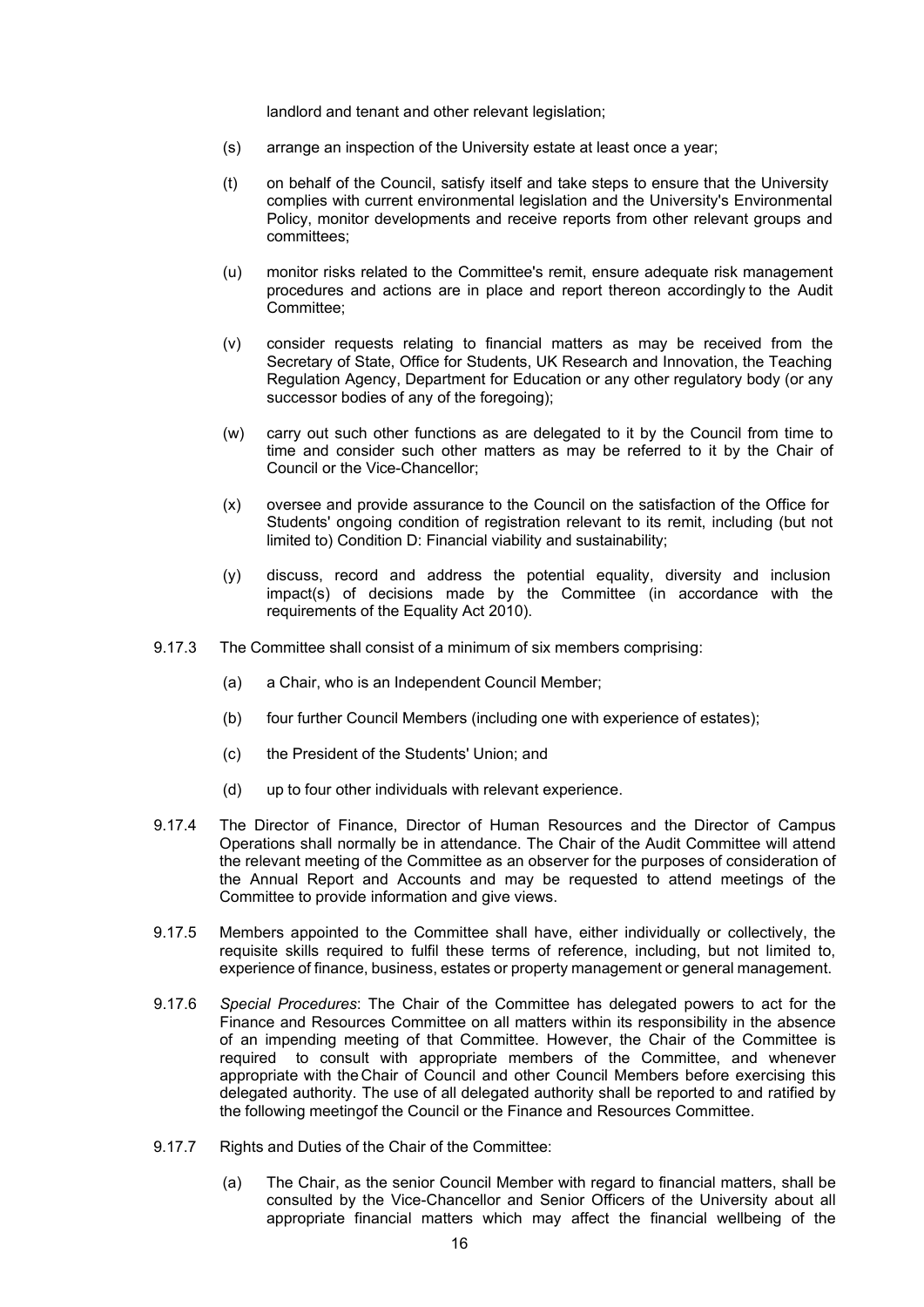University. These include: loans and leases; security of funds; investments; and appointment of professional advisors.

- (b) The Chair is responsible to the Council for ensuring that the Accountable Officer effectively discharges the responsibilities which are set out in financial memoranda from funding bodies.
- (c) The Chair is normally required to sign the Annual Audited Accounts of the University on behalf of the Council together with the Chair of Council and the Chief Accounting Officer.
- (d) The Chair is empowered to sign cheques and other financial documents as authorised by the Financial Regulations of the University.
- (e) The Chair has a right to ask and receive from the Vice-Chancellor, ChiefOperating Officer, the Director of Finance and Senior Officers all information required in order to fulfil the duties of the post and shall have direct access to the internal and external auditors. However, any contact with the auditors should bewith the prior knowledge of the Chair of the Audit Committee and the Secretary.
- (f) The Chair of the Committee will attend the meeting of the Audit Committee as an observer for the purposes of consideration of the Annual Report and Accounts.

#### 9.18 **Nominations and Governance Committee**

- 9.18.1 The Nominations and Governance Committee ("the Committee") shall consider and make recommendations to the Council on matters relating to governance and appointments to Council and its standing Committees and will generally:
	- (a) advise the Council on succession planning and ensure a suitable membership and skills balance is maintained on the Council and its committees, taking into account the range of skills, experience, diverse backgrounds, independence andknowledge (and any criteria relevant to the College Providing Bodies or equivalent) required to support the University and the work of the Council;
	- (b) seek diversity of membership of the Council and its committees, with the goal of reflecting the diversity of students, staff and the local community in compliance with the Office for Students' regulatory framework;
	- (c) approve appropriate induction, update and development processes for Council Members and members of Committees;
	- (d) on behalf of the Council, appoint members to Committees of Council, with the exception of Nominations and Governance Committee; and
	- (e) review the effectiveness and governance structure of the Council and its Committees giving consideration to avoiding conflicts of interest.
- 9.18.2 The Committee will in particular:
	- (a) prepare written descriptions of the role and capabilities desirable in a new Council Member;
	- (b) subject to any Procedures, and on behalf of Council, oversee the nomination and selection process of candidates to fill vacancies of the Independent Council Members, Council Members nominated from the body of the Academic Staff, the body of the Professional Services Staff and the University Senate;
	- (c) recommend to the Council nominations for filling all vacancies in the membership of the Council and any Council-nominated members of any other Committees of the University;
	- (d) on behalf of the Council, make the appointments to vacancies on the standing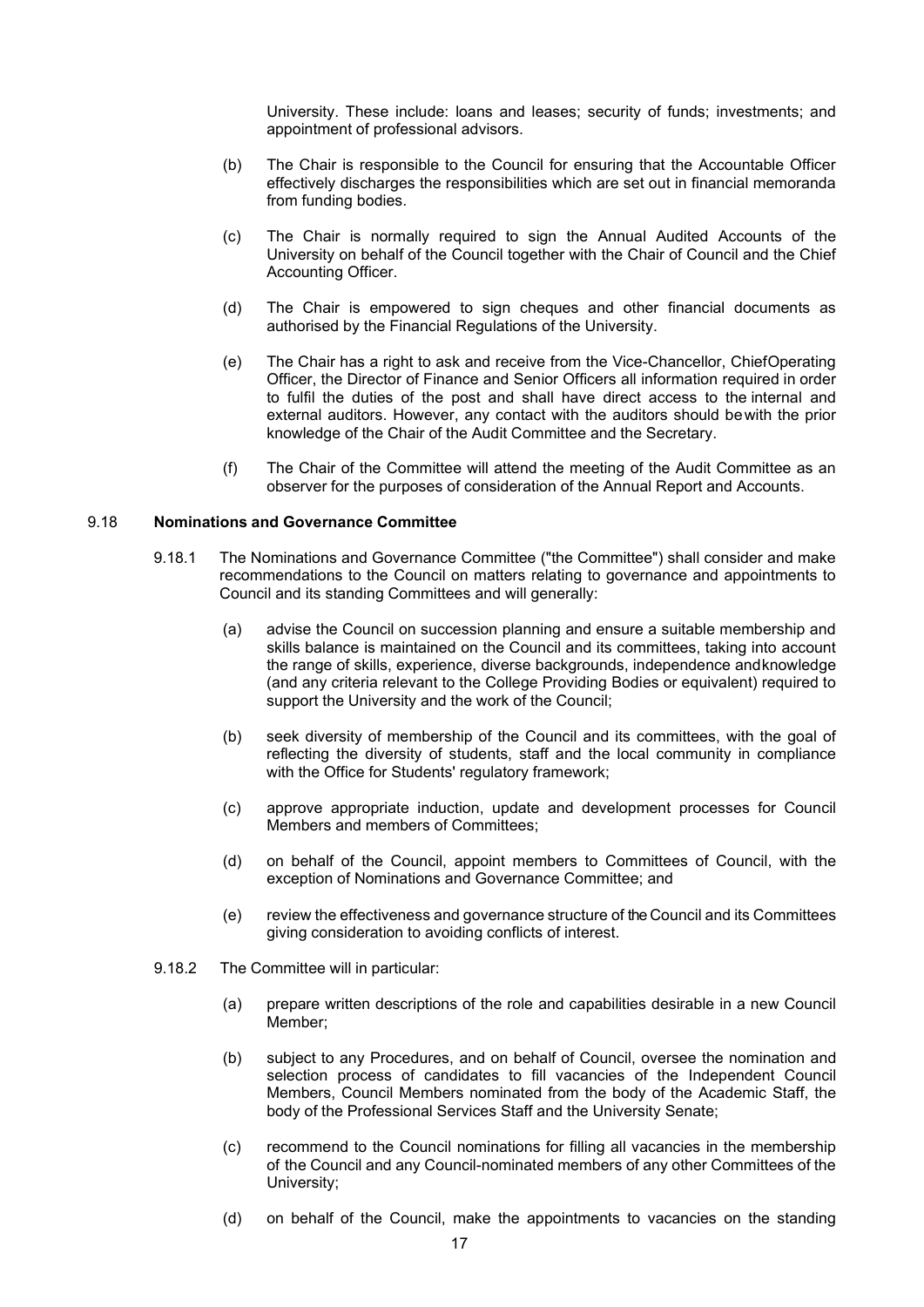Committees of the Council, save in relation to Chairs of Committees;

- (e) advise the Council about the balance of membership skills and the periods of office of Members, including any renewals of membership, taking into account the needs of the University;
- (f) subject to any Procedures, seek nominations from Council Members, the College Providing Bodies or equivalent, members of Staff and students of the University, and as appropriate from other sources (including externally);
- (g) publicise vacancies and recommend the filling of vacancies in accordance with recommended practice for filling Council vacancies;
- (h) maintain a systematic, transparent and proactive process for seeking nominations;
- (i) recommend to the Council the appointment of Chairs to its standing Committees;
- (j) oversee and approve arrangements for the induction and development of Council Members and members of Committees and for providing regular updates to the same;
- (k) review biennially the membership and terms of reference of each standing Committee of the Council with regards to their effectiveness and make appropriate recommendations to the Council to ensure there is an appropriate balance of skills and experience and plans for succession of members;
- (l) review, normally every three years, the governance structure and activities of the Council and make appropriate recommendations to the Council;
- (m) monitor defined risks related to the Committee's remit, ensure adequate risk management procedures are in place, their effectiveness reviewed periodically, and report thereon to the Audit Committee;
- (n) on behalf of the Council, oversee governance issues in relation to the University's registration as a higher education provider with the Office for Students, including any reports of reportable events under the regulatory framework;
- (o) oversee and provide assurance to the Council that governance arrangements continue to satisfy the Office for Students' ongoing conditions of registration relevant to its remit, including (but not limited to) Condition E1: Public Interest Governance and Condition E2: Management and Governance; and
- (p) discuss, record and address the potential equality, diversity and inclusion impact(s) of decisions made by the Committee (in accordance with the requirements of the Equality Act 2010).
- 9.18.3 The Committee shall consist of the following seven members:
	- (a) a Chair, who is an Independent Council Member;
	- (b) the Chair of Council;
	- (c) the Vice-Chair of Council;
	- (d) the Vice-Chancellor;
	- (e) one further Council Member;
	- (f) the President of the Students' Union; and
	- (g) a member of Staff nominated by the Vice-Chancellor.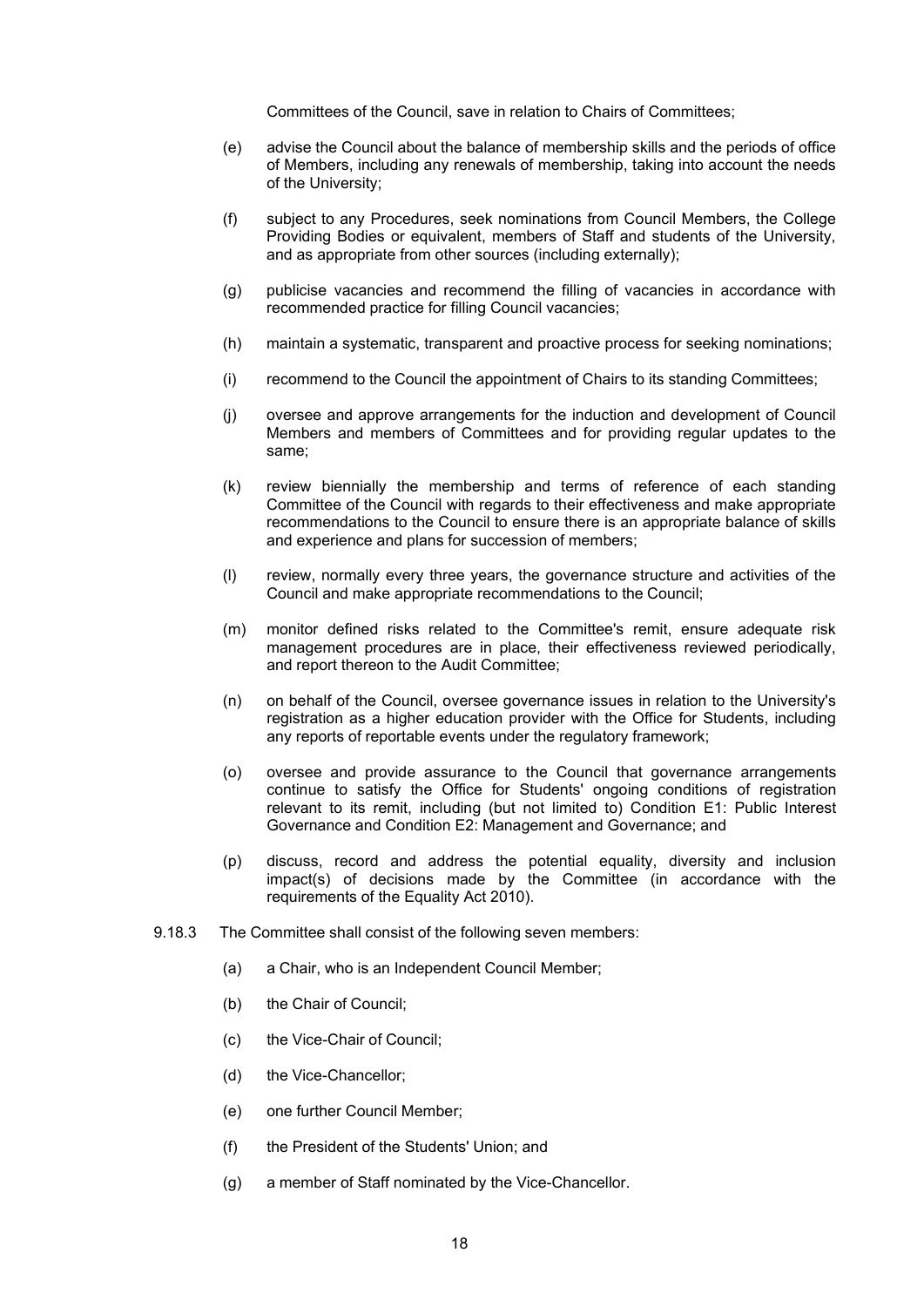- 9.18.4 Members of the Committee who are not also Council Members may serve two terms of three years and, exceptionally and with the approval of the Council, one further term of three years.
- 9.18.5 The Secretary will be in attendance and will normally be the secretary to the Committee.
- 9.18.6 An assistant to the Secretary may also be in attendance.
- 9.18.7 *Special procedures*: the Committee shall normally meet twice a year at times convenient to report to the Council and with regard to the dates for the end of term of members.

#### 9.19 **Remuneration Committee**

- 9.19.1 The Remuneration Committee ("the Committee") shall act on behalf of the Council in relation to matters set out below as well as provide advice, guidance and insight to the Council, Vice-Chancellor and the other Senior Officers on matters within its Terms of Reference.
- 9.19.2 The Committee will in particular:
	- (a) consider and approve remuneration and severance pay for Senior Officers, including the Vice-Chancellor, pursuant to Article 9.1;
	- (b) on behalf of the Council, be responsible for the suspension of Senior Officers pending investigation under the relevant regulation, policy or procedure (the Chair or Vice-Chair of the Committee may authorise urgent suspension provided that the decision is ratified by the full Committee without undue delay);
	- (c) consider and make recommendations in respect of succession planning and retention for Senior Officers.
- 9.19.3 The Committee having regard to the relevant guidance from time to time in effect for senior staff remuneration will in particular:
	- (a) determine placement salaries, personal point movements and any related payments for Senior Officers taking note of information on performance assessment and comparative or market data as appropriate;
	- (b) approve any changes to terms and conditions which apply to Senior Officers as designated in the Regulations (noting that, under Article 17.3, the Vice-Chancellor is responsible for determining day-to-day employment matters relating to the other Senior Officers);
	- (c) approve severance terms in respect of Senior Officers and receive information on such terms as may be agreed under delegated authority for any other Staff;
	- (d) receive updates from the Finance and Resources Committee on any changes made to the broad policy for the remuneration of all Staff;
	- (e) review the University's gender pay gap report and approve it for publication;
	- (f) approve recommendations for salary supplement in lieu of pension contributionsfor all Staff;
	- (g) oversee and provide assurance to the Council on the satisfaction of the Office for Students' ongoing condition of registration relevant to its remit, including (but not limited to) Condition E3: Accountability; and
	- (h) discuss, record and address the potential equality, diversity and inclusion impact(s) of decisions made by the Committee (in accordance with the requirements of the Equality Act 2010).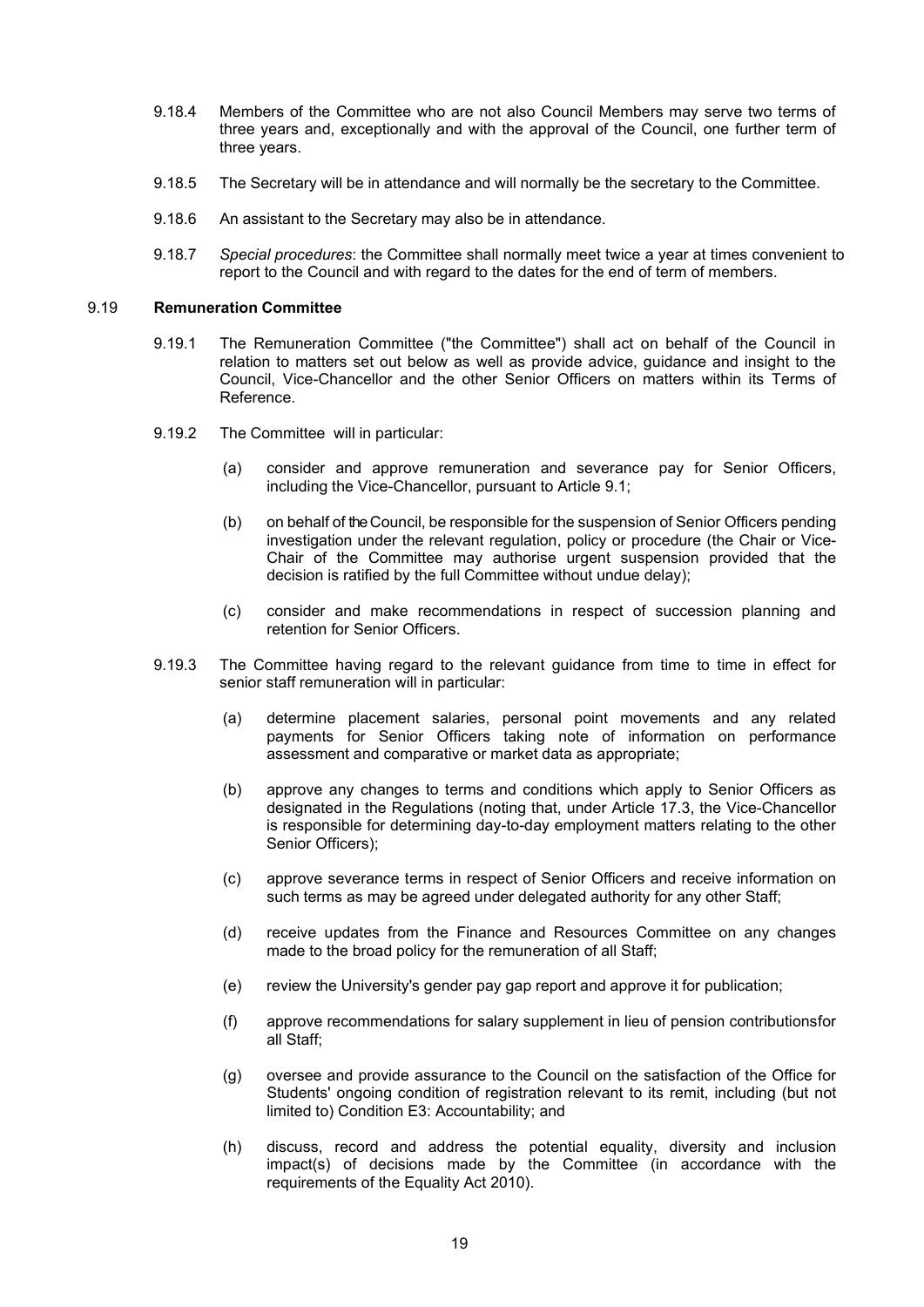- 9.19.4 The Committee shall consist of the following members:
	- (a) three Independent Members of the Council (not including the Chair of Council), one of whom will act as Chair of the Committee (appointed by the Council on the recommendation of the Nominations and Governance Committee);
	- (b) up to two people co-opted into the Committee who have relevant remuneration and/or pension experience with the approval of the Nominations and Governance Committee; and
	- (c) the Chair of Council.
- 9.19.5 The Director of Human Resources shall be in attendance and shall normally be the secretary to the Committee.
- 9.19.6 The Vice-Chancellor shall be in attendance by invitation to provide information in relation to the performance and other matters of their direct reports and broader aspects of the University's remuneration policies. The Vice-Chancellor will not attend where the discussion relates to their own performance or remuneration.
- 9.19.7 The Committee may seek the advice of an external expert if it is deemed necessary to ensure sufficient information and expert advice to support its decision making.
- 9.19.8 *Special procedures*
	- (a) The Committee will normally meet twice a year and otherwise as requested by the committee Chair;
	- (b) Three members of the Committee shall constitute a quorum, one of which shall be the Chair;
	- (c) A report shall be provided to the Council after each meeting of the Committee providing information as to decisions made and the rationale for each decision. An Annual Remuneration Report shall be made to the Council along with relevant supporting information, including summary individual and team objectives set for the period, relevant metrics and individuals' performance against objectives andan explanation as to how performance was assessed;
	- (d) The Committee will be subject to external assessment of its effectiveness, expertise and independence, normally every three years. This may be part of an overall assessment of governance or stand-alone.
- 9.19.9 Copies of the minutes of its meetings will be confidential to members of the Committee and its secretary.

#### 9.20 **Joint Senate and Council Honorary Awards Committee**

- 9.20.1 The Joint Honorary Awards Committee ("the Committee") will:
	- (a) consider nominations for and approve the awarding of Honorary Degrees of the University;
	- (b) consider nominations and make recommendations to the Senate and the Council in respect of Fellowships of the University;
	- (c) regulate and, where appropriate, make recommendations to the Senate on any aspect of the ceremonial attaching to the conferment of Honorary Degrees and Fellowships of Roehampton University; and
	- (d) discuss, record and address the potential equality, diversity and inclusion impact(s) of decisions made by the Committee (in accordance with the requirements of the Equality Act 2010).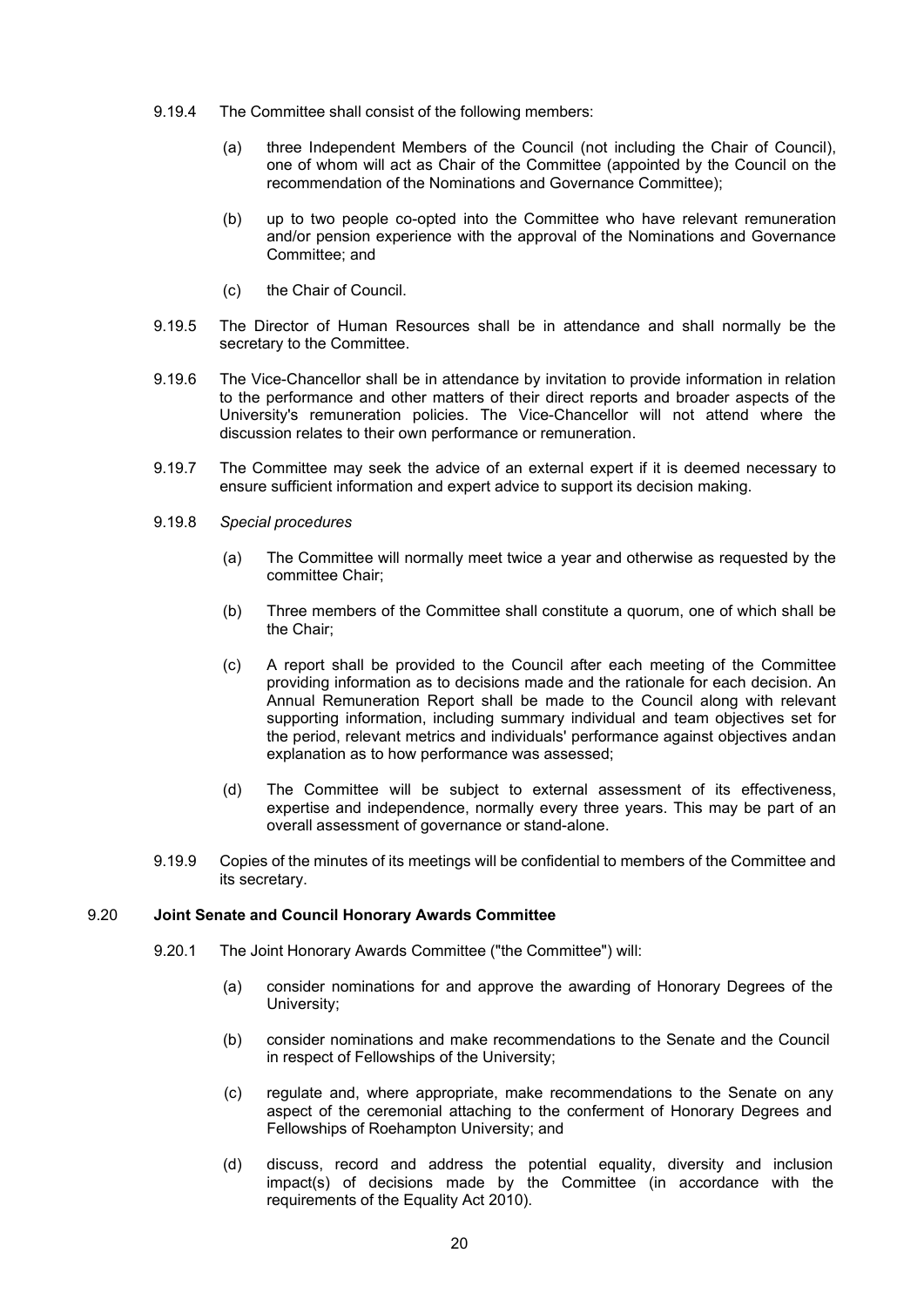- 9.20.2 The Committee shall consist of the following members:
	- (a) the Vice-Chancellor, who shall act as Chair;
	- (b) the Deputy Vice-Chancellor and Provost or another Senior Officer;
	- (c) the Director of Alumni, Development and Careers;
	- (d) the Director of Strategy and External Relations;
	- (e) the Chair of Council;
	- (f) an Independent Council Member;
	- (g) the President of Roehampton Students' Union;
	- (h) an Independent Council Member nominated by the College Providing Bodies; and
	- (i) five members of Senate.

#### 9.21 **Health, Safety and Welfare Committee**

- 9.21.1 The University Health, Safety and Welfare Committee, ('"the Committee'"), shall advise the Finance and Resources Committee, the Executive Board and thereafter the Council on all matters concerning the health, safety and welfare of University staff, students and those who might be affected by any undertaking of the University[1.](#page-21-0) The Committee shall have responsibility for monitoring and advising in relation to the University's compliance with health and safety legislation, environmental legislation and the general management of health, safety and welfare at the University.
- 9.21.2 Subject to the general control and approval of the Council and the Executive Board, the Health, Safety and Welfare Committee of the University has the following responsibilities and powers:
	- (a) to review, recommend and approve University strategies and policies affecting the health, safety and welfare at the University and monitor their implementation;
	- (b) to monitor the implementation of the safety management system at least annually;
	- (c) to receive regular reports from the relevant departments on health and safety, fire safety and the welfare of staff, students, contractors and visitors and make recommendations to the Executive Board or Finance and Resources Committee (as appropriate) on corrective action;
	- (d) to satisfy itself that the University is taking all reasonable steps to comply with current health and safety legislation and matters of policy and keep itself informed of trends and developments in health and safety;
	- (e) where the Committee has concerns about the University's compliance, to draw these without undue delay to the attention of the Executive Board, the Finance and Resources Committee and thereafter to the Council;
	- (f) to promote good practice and the integration of health, safety and welfare with business decisions;
	- (g) to receive the annual health, safety and welfare and fire safety reports prepared by the relevant departments and present these to the Finance and Resources Committee and thereafter to Council;
	- (h) to receive any reports of non-compliance and non-conformity of health and safety

<span id="page-21-0"></span><sup>1</sup> Including the general public, the local community, participants in research, guests at University functions and guests at private functions organised through Conference Roehampton.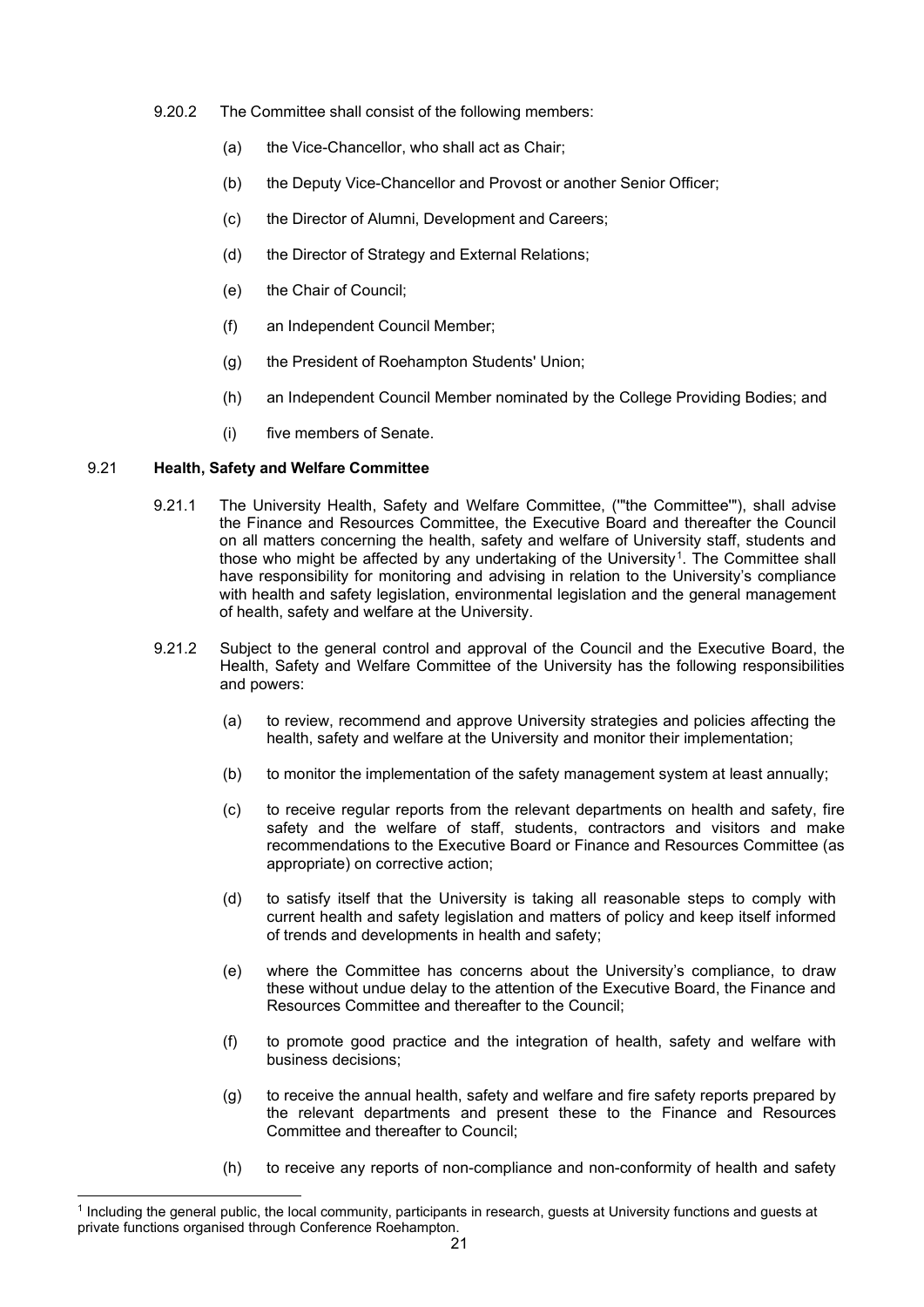matters from external agencies, including any enforcement authority, and report thereon to the Executive Board, the Finance and Resources Committee and thereafter to Council;

- (i) to discuss, record and address the potential equality, diversity and inclusion impact(s) of decisions made by the Committee (in accordance with the requirements of the Equality Act 2010).
- 9.21.3 The Committee shall consist of the following members:
	- (a) two Independent Council Members (one of whom shall be Chair, the other of whom shall be Vice-Chair);
	- (b) the Chief Operating Officer;
	- (c) a senior academic manager nominated by the DVC & Provost;
	- (d) the Director of Human Resources;
	- (e) the Director of Campus Operations;
	- (f) the Director of Student Support Services;
	- (g) the Head of Health and Safety;
	- (h) a representative of GMB;
	- (i) a representative of UCU;
	- (j) a representative of Roehampton Students' Union.

The Committee may invite others, including external members with relevant experience, to attend as appropriate for consideration of particular issues.

- 9.21.4 The Committee shall meet at least three times per year.
- 9.21.5 The Committee shall provide a report after each meeting to the Executive Board and the Finance and Resources Committee.
- 9.21.6 Regulation 9 (relating to Committees of Council) shall apply to the Health, Safety and Welfare Committee.
- 9.21.7 The quorum should include half the members and at least one Council Member.
- 9.21.8 The University Secretary will make arrangements for appropriate governance support to be provided to the Committee.

#### <span id="page-22-0"></span>9.22 **Other Committees of Council**

The Council may from time to time form Committees and appoint persons thereto for other general or specific purposes. Where it does so, the general and particular responsibilities will be agreed by the Council and may, if appropriate, be incorporated as an amendment to the Regulations.

#### **10. REGULATION 10 SENATE**

- 10.1 Senate shall comprise:
	- 10.1.1 the Vice-Chancellor (Chair of Senate);
	- 10.1.2 the Deputy Vice-Chancellor and Provost (Vice-Chair of Senate);
	- 10.1.3 the Vice-Provosts;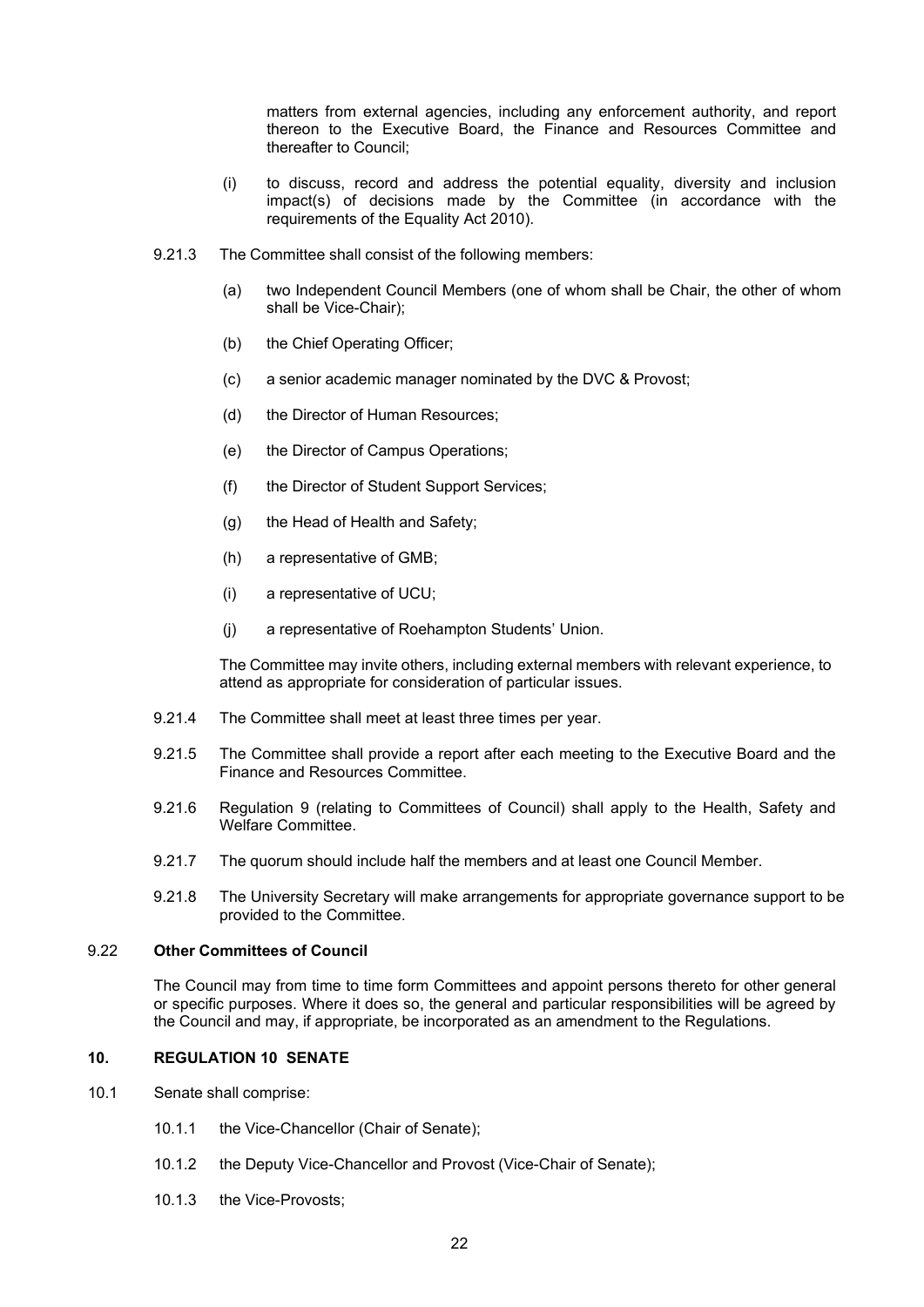- 10.1.4 the Chief Operating Officer;
- 10.1.5 the Director of Finance;
- 10.1.6 the Director of Strategy and External Relations;
- 10.1.7 the Deans of Academic Schools and Faculties;
- 10.1.8 four Members of Academic Staff elected by the Academic Staff;
- 10.1.9 the Head of each College;
- 10.1.10 the Academic Registrar;
- 10.1.11 Directors of the Professional Services Departments;
- 10.1.12 the University Librarian;
- 10.1.13 the President and Vice-Presidents of the Students' Union; and

In attendance:

- 10.1.14 a secretary to the Senate, identified by the Vice-Chancellor; and
- 10.1.15 such staff deemed appropriate by the Vice-Chancellor, on a regular or occasional basis.
- 10.2 Senate shall normally consider business relating to its terms of reference as set out below, unless required by the Council to consider additional matters.
- 10.3 Senate shall report to the Council on its major business after every meeting and demonstrate, by reference to its terms of reference, the scrutiny applied in reaching decisions.
- 10.4 Senate shall refer to the Council for approval those matters beyond its remit, as set out in Article 22 and more specifically in Regulation 10.6 below, unless the power to approve such matters is explicitly delegated to Senate by Council resolution.
- 10.5 Senate shall normally meet monthly during term time, except in the months of University vacations; additional meetings or cancellations of meetings will be at the discretion of the Chair of Senate.
- 10.6 Senate shall, subject to the general control and approval of the Council, be the responsible body for academic standards and the regulation of academic matters at the University, as mandated by Article 22. Further to the Articles and the relevant resolutions of Council, and subject also where appropriate to the ratification of the Council, Senate shall have powers, functions and duties to:
	- 10.6.1 monitor implementation of the University's strategies relating to teaching and learning, scholarship and research and the priorities and actions within those strategies;
	- 10.6.2 advise the Council on all matters relating to academic freedom and freedom of speech;
	- 10.6.3 approve, keep under review and monitor the effectiveness of all academic policies and procedures (including but not limited to those related to curriculum review, admissions, learning and teaching, research ethics and integrity, student support, student progression, quality assurance and all other policies related to the assurance of standards and quality) and report to the Council in respect of the same;
	- 10.6.4 oversee and provide assurance to the Council on all matters relating to compliance with policies, regulations and Office for Students' requirements relating to the maintenance of academic standards and the assurance and enhancement of the quality of University courses;
	- 10.6.5 receive and consider correspondence from education regulating bodies and designated agencies, awarding institutions and awarding bodies and provide advice and guidance to the Council to ensure that it responds appropriately;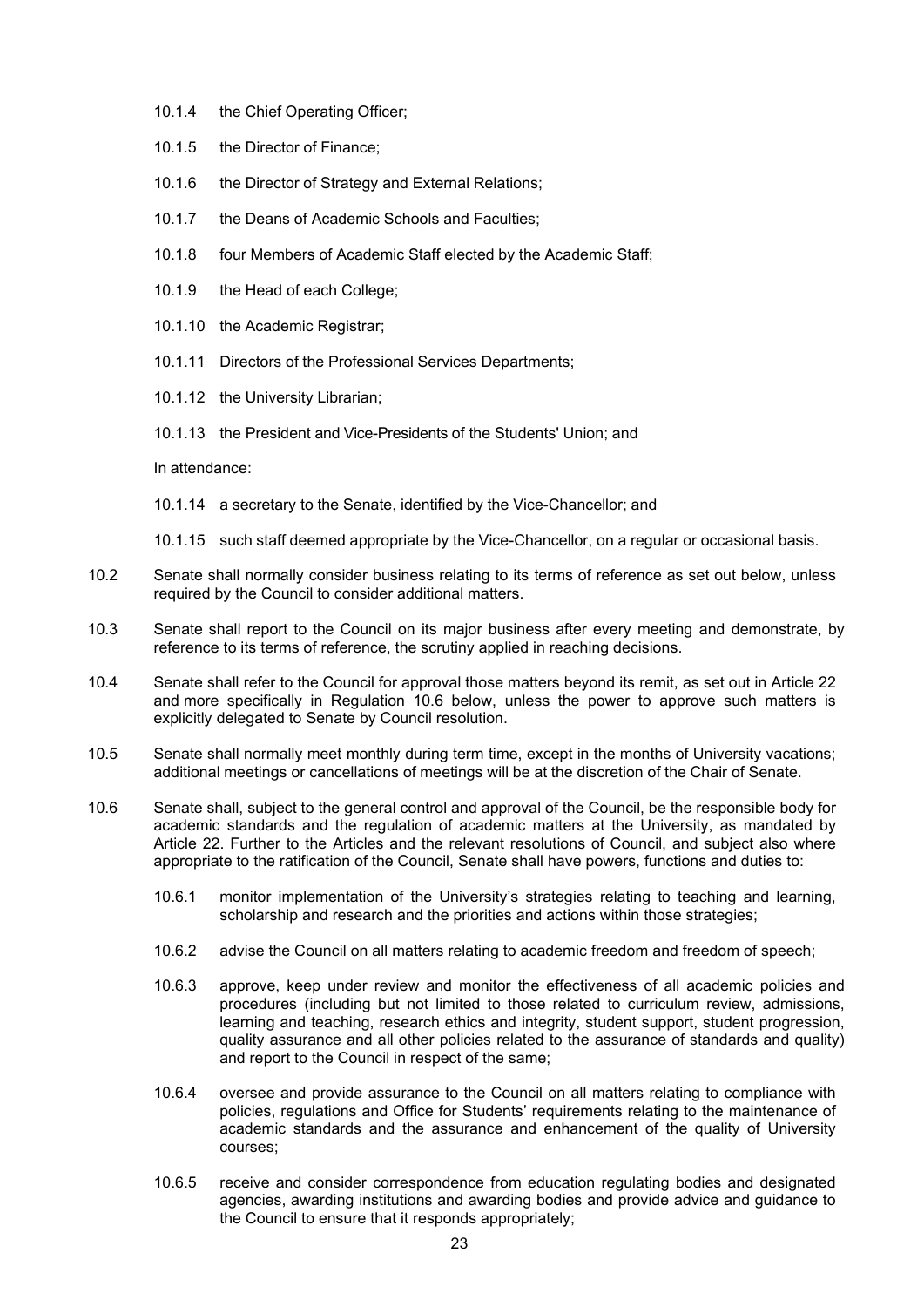- 10.6.6 promote and encourage research, scholarship and enterprise activity at the University, including approval of research and knowledge exchange centre activities;
- 10.6.7 approve, keep under review and monitor the effectiveness of policy and strategy in relation to research ethics and integrity and report to Council in respect of the same;
- 10.6.8 review annually the University's performance against the agreed academic key performance indicators and recommend actions to the Executive Board as appropriate to address any issues arising and ensure effective monitoring arrangements are in place;
- 10.6.9 approve, keep under review and monitor the effectiveness of policy and regulations governing the admission, progression and assessment of students on approved programmes of study at the University;
- 10.6.10 approve procedures concerning the arrangements for the discipline, suspension and expulsion of students on the grounds of academic and non-academic misconduct;
- 10.6.11 oversee policy governing the content, teaching and timetabling of the University including the provision and supervision of professional training and approve arrangements thereof;
- 10.6.12 consult with professional validating bodies of academic programmes provided within the University;
- 10.6.13 establish policy regarding examinations and other methods of assessment and approve arrangements therefore;
- 10.6.14 determine the Awards of the University, including honorary awards, joint awards and those from other collaborative partnership arrangements;
- 10.6.15 determine the Programmes of Study at the University, including approval of new programmes and the suspension or closure of current programmes;
- 10.6.16 approve, keep under review and monitor the effectiveness of policy and regulations regarding staff and student conduct;
- 10.6.17 approve disciplinary procedures in all areas (including teaching and research), and the expulsion of students from the University, and report to the Council in respect of the same;
- 10.6.18 be responsible for the quality of the student engagement and partnership, including support for learning, in order to maximise the student experience;
- 10.6.19 approve the University's submissions for the TEF (or any subsequent frameworks as published from time to time) and review and report to the Council on the outcomes, as well as consider reports on the management of and outcomes from student surveys, and report to the Council on the same.
- 10.6.20 receive regular reports from the Roehampton University Students' Union;
- 10.6.21 approve the awarding of degrees and other academic distinctions, either directly or via delegated authority to Boards of Senate established for the purpose;
- 10.6.22 approve honorary appointments to the positions of Professorial Fellow, Professor, Reader, Senior Research Fellow, Research Fellow or Lecturer;
- 10.6.23 withhold or withdraw any awards or distinctions of the University made to an individual, where deemed appropriate, and
- 10.6.24 discuss, record and address the potential equality, diversity and inclusion impact(s) of the decisions made by Senate (in accordance with the requirements of the Equality Act 2010).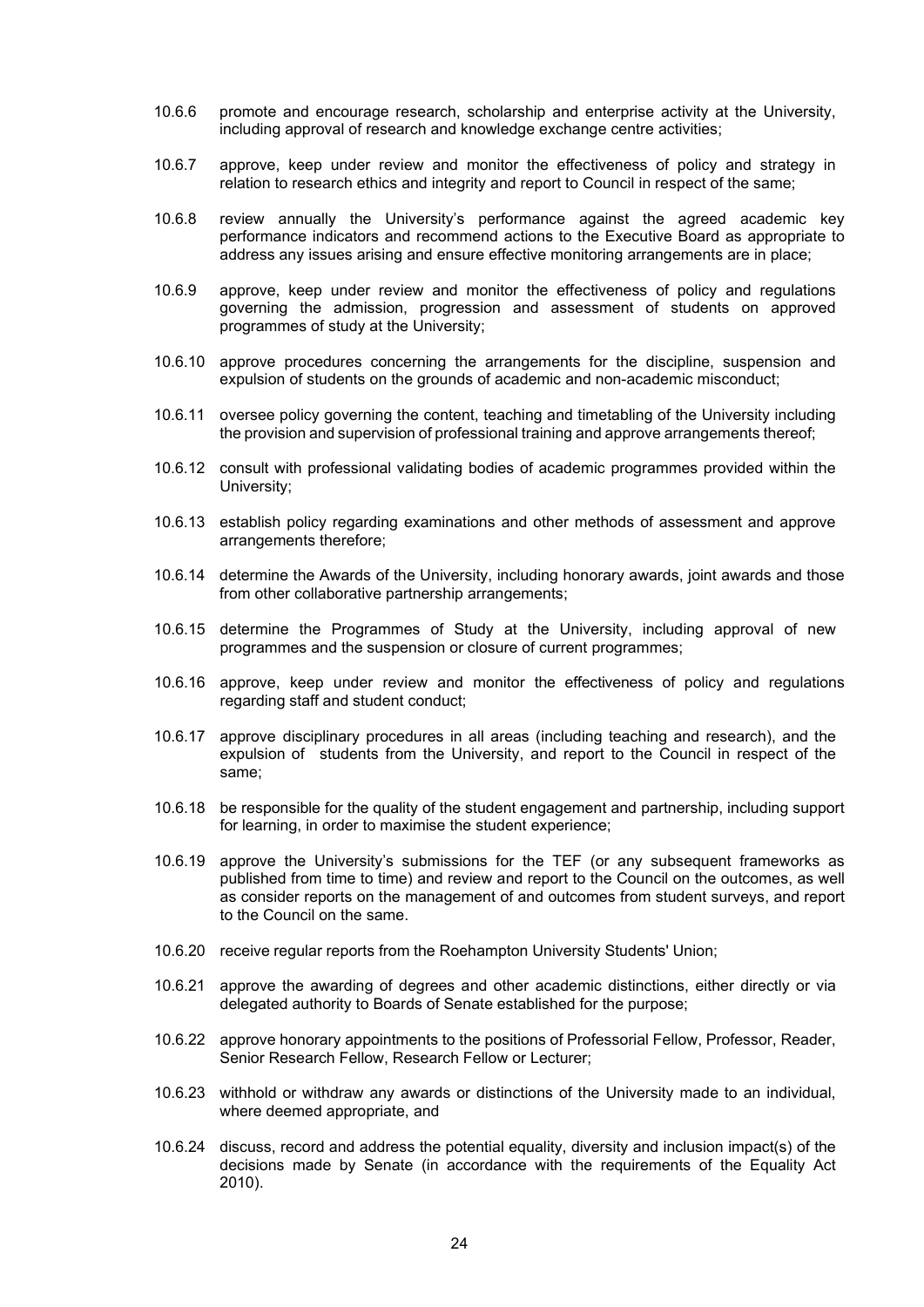#### 10.7 **Delegation and Reservation of Authority**

- 10.7.1 Senate may:
	- (a) establish Boards and Committees with specific remits, in order to carry out its business and, where it deems appropriate, delegate Senate's powers and functions in whole or in part to those bodies;
	- (b) if it considers appropriate, reserve its powers in specific matters, or overturn a decision taken by a Board or Committee of Senate; and
	- (c) allow the Chair of Senate to take action on its behalf between meetings (Chair's Action), and ratify such decisions at the next meeting of Senate; the Chair may however choose to convene a meeting of Senate as an alternative to taking Chair's Action.
- 10.7.2 The Boards and Committees of Senate shall present their decisions and proposals for consideration and ratification at the next available meeting of Senate, or for information where full delegation of duties has been approved.

The quorum for Senate meetings shall be half the membership plus one. In the absence of a quorum, either the meeting will be cancelled and the proposed business will be carried forward to the next scheduled meeting of Senate or the Chair may choose to consider urgent matters electronically by circulating the proposal(s) to all members of Senate. Decisions shall be made electronically by a majority of the members of Senate confirming their approval of the proposal(s) to the Chair.

- 10.7.3 The Boards and Committees of Senate shall report annually to Senate, which shall make specific reference to the discharge of Senate's responsibilities under its terms of reference. Senate shall arrange for this report to be presented to the Council.
- 10.7.4 Senate will exercise such powers as may be delegated to it by the Council.

#### **11. REGULATION 11 CHAIR AND VICE-CHAIR OF COUNCIL AND COUNCIL MEMBERS**

- 11.1 The Chair is responsible for the leadership of the Council and ultimately to the stakeholders for the Council's effectiveness.
- 11.2 The Chair should take particular care that committees which play a central role in the proper conduct of the Council's business report back appropriately.
- 11.3 Each Council Member shall have the opportunity at or towards the end of their first term of office to meet privately with the Chair to review their contribution and engagement with the University and, if applicable, assess their desire to continue to serve on the Council for another term.
- 11.4 The Council and any Committees of Council may act notwithstanding any vacancy in their bodies.

#### <span id="page-25-2"></span>**12. REGULATION 12 REMUNERATION OF COUNCIL MEMBERS**

- <span id="page-25-1"></span>12.1 For the purposes of Article 14 of the Articles of Association of the University, the following are permitted:
	- 12.1.1 the benefit as described by Regulation [12.3 b](#page-26-0)elow, provided that the Council Members as charity trustees follow the procedure and observe the conditions set out in clause [12.7](#page-26-1) below;
	- 12.1.2 the benefit described by Regulations [12.2](#page-25-0) and [12.4](#page-26-2) below; or
	- 12.1.3 any benefit authorised in writing by the Council, and in this Regulation references to clauses shall be to the clauses of this Regulation unlessotherwise stated.
- <span id="page-25-0"></span>12.2 A Council Member may enter into a contract for the supply of goods or services to the University where that is permitted in accordance with, and subject to the conditions in section 185, of the Charities Act 2011.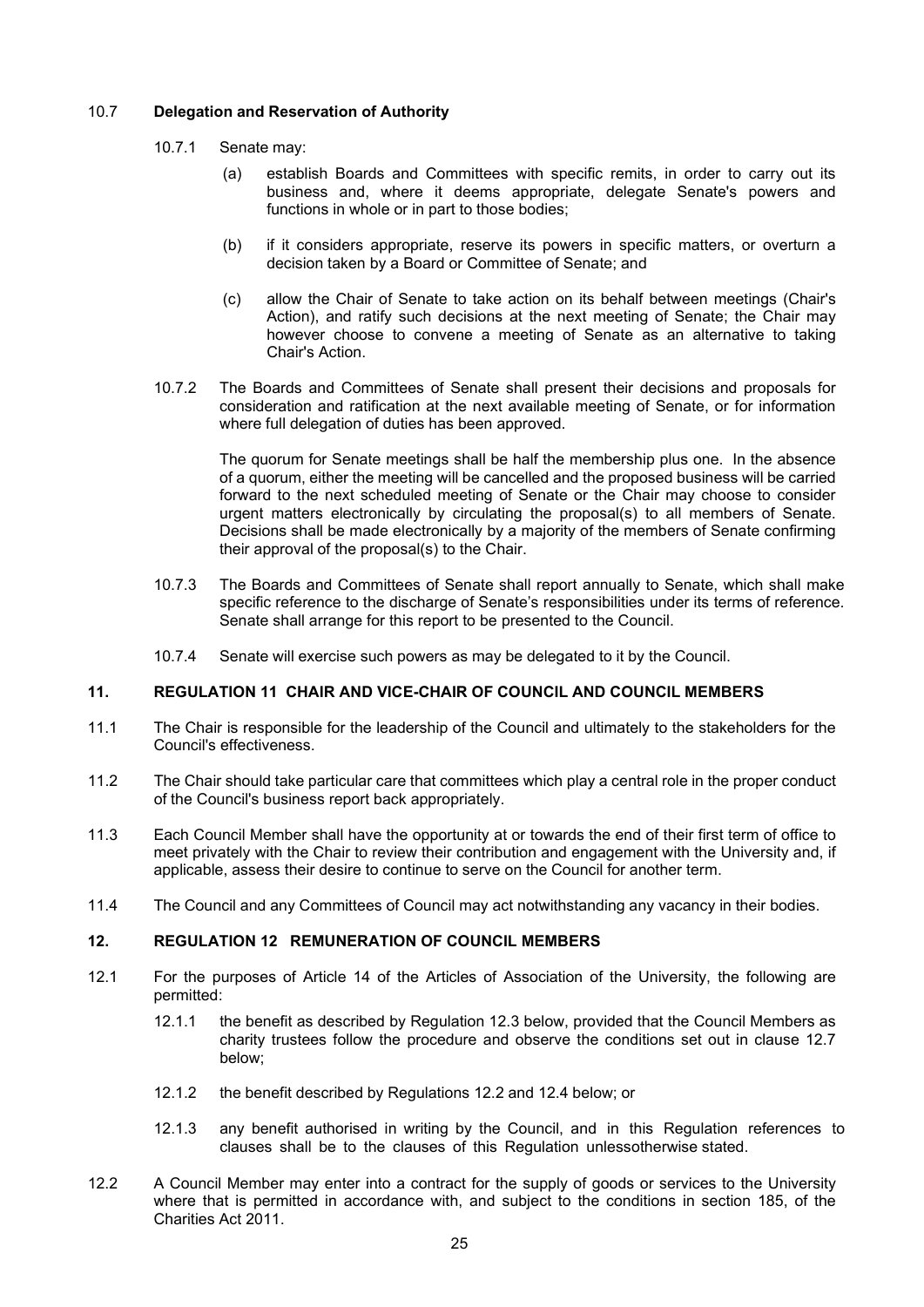- <span id="page-26-0"></span>12.3 A Council Member may receive a benefit from the University in the capacity of a beneficiary of the University.
- <span id="page-26-2"></span>12.4 A Council Member may **not** be employed by the University other than for acting as a member of the Council.
- <span id="page-26-4"></span>12.5 A Council Member may receive benefits for acting as a Council Member provided the Council has in addition to meeting the requirements of Regulation [12.7](#page-26-1) below:
	- 12.5.1 Read, considered and taken into account the published guidance of the Charity Commission (and of any other body which regulates the University) relating to the remuneration of charity trustees for acting as such;
	- 12.5.2 resolved that the remuneration is clearly in the interests of the charity that the trustee in question be awarded the remuneration in question; and
	- 12.5.3 resolved after taking reasonable steps to identify and consider all other reasonably available options for recruiting or retaining a suitable candidate for the role of Council Member, that offering the remuneration in question provides a significant and clear advantage over all the other options available.
- <span id="page-26-3"></span>12.6 A company of which a Council Member is a member may receive fees remuneration or other benefit in money or money's worth provided that the shares of the company are listed on a recognised stock exchange and the Council Member holds no more than 1% of the issued capital of that company.
- <span id="page-26-1"></span>12.7 The University and its Council may only rely upon the authority provided by Regulation [12.3 t](#page-26-0)o [12.6](#page-26-3) above if each of the following conditions is satisfied:
	- 12.7.1 The remuneration or other sums paid to the Council Member do not exceed an amount that is reasonable in all the circumstances.
	- 12.7.2 The conflicted members of the Council are absent from the part of any meeting at which there is discussion of:
		- (a) their employment or remuneration, or any matter concerning the contract or arrangement; or
		- (b) their performance in the employment or office, or their of the contract; or
		- (c) any proposal to enter into any other contract or arrangement with them or to confer any benefit upon them that would be permitted under Regulation [12.5;](#page-26-4)
		- (d) if applicable, the matters described in Regulation [12.3](#page-26-0) above; or
		- (e) any other matter relating to a payment or the conferring of any benefit permitted by clause [12.3](#page-26-0) above.
	- 12.7.3 The conflicted Council Members do not vote on any such matter and are not to be counted when calculating whether a quorum of members of the Council is present at the meeting.
	- 12.7.4 The non-conflicted Council Members are satisfied that it is in the interests of the University to employ or to contract with that Council Member rather than with someone who is not a Council Member. In reaching that decision the non-conflicted Council Members must balance the advantage of employing a Council Member against the disadvantages of doing so (especially the loss of the Council Member's services as a result of dealing with the Council Member's conflict of interest).
	- 12.7.5 The reason for their decision is recorded by the non-conflicted Council Members.
	- 12.7.6 A majority of the Council Members then in office are non-conflicted Council Members.
	- 12.7.7 If a Council Member receives remuneration it shall be disclosed in the accounts at least to the extent of any other related party transaction.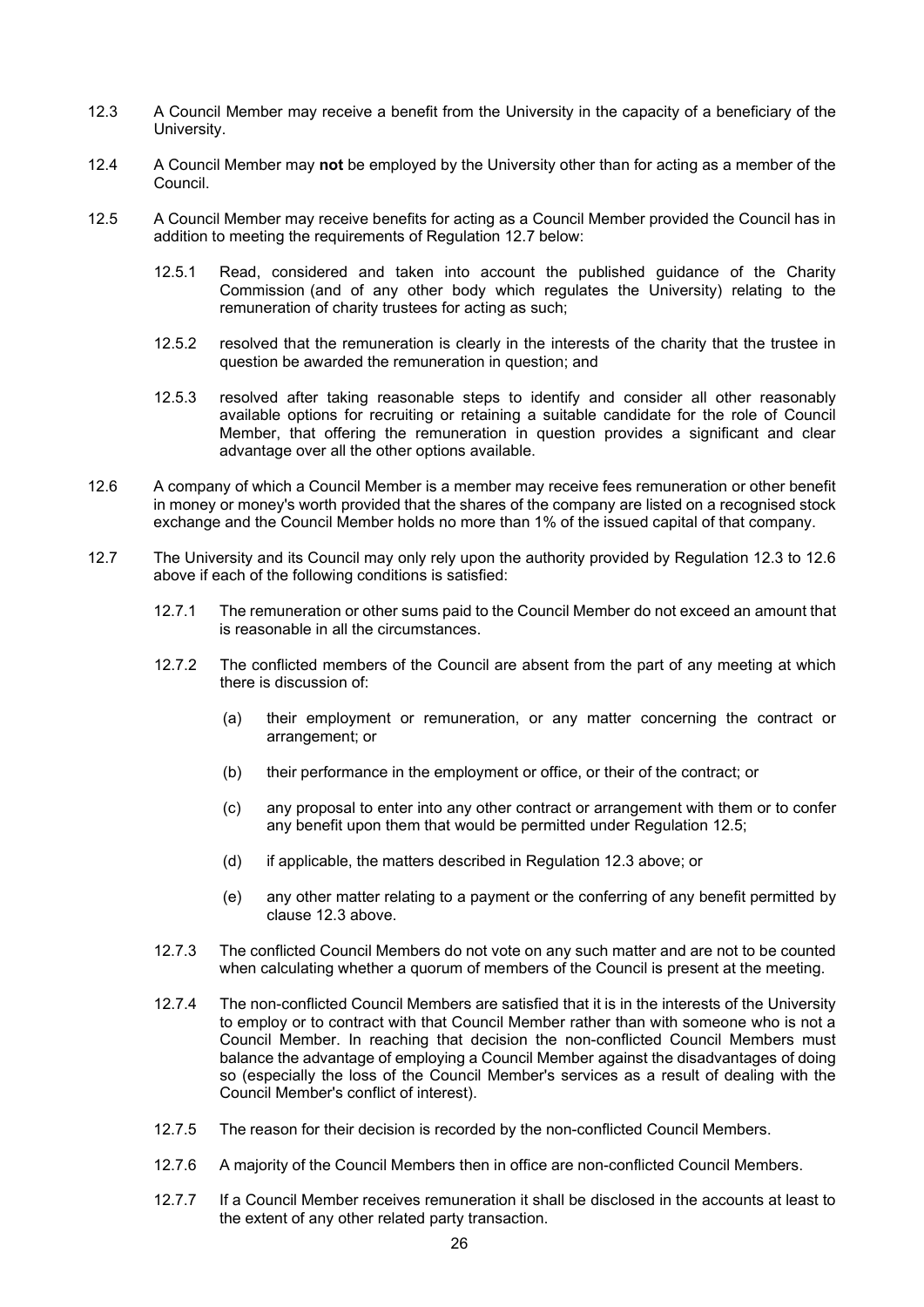- 12.8 In Regulations [12.1](#page-25-1) to [12.7:](#page-26-1)
	- 12.8.1 The employment or remuneration of a Council Member includes the engagement or remuneration of any firm or company in which the Council Member is:
		- (a) a partner;
		- (b) an employee;
		- (c) a consultant;
		- (d) a director; or
		- (e) a shareholder, unless the shares of the company are listed on a recognised stock exchange and the Council Member holds less than 1% of the issued capital.
- 12.9 "University" shall include any company in which the University:
	- 12.9.1 holds more than 50% of the shares; or
	- 12.9.2 controls more than 50% of the voting rights attached to the shares; or
	- 12.9.3 has the right to appoint one or more directors to the Board of the company.
- 12.10 "Council Member" shall include any child, parent, grandchild, grandparent, brother, sister, sibling or spouse of the Council Member or any person living with the Council Member as their partner.
- 12.11 a "conflicted Council Member" is a Council Member who has received, is entitled to receive or is currently receiving remuneration under this Regulation. A conflicted Council Member also includes a Council Member who has received financial benefits described in clause [12](#page-25-2) but before this Regulation came into force.
- 12.12 a "non-conflicted Council Member" is a Council Member who is not a conflicted Council Member.
- 12.13 This Regulation [12](#page-25-2) may not be amended without the express prior consent of the Charity Commission.

#### **13. REGULATION 13 NOTICES AND COMMUNICATIONS**

- 13.1 Subject to the Articles, anything sent to or supplied by or to the University under the Articles may be sent or supplied in any way in which the Companies Act 2006 provides for documents or information which are authorised or required by any provision of that Act to be sent or supplied by or to the University.
- 13.2 Subject to the Articles, any notice or document to be sent or supplied to a Member in connection with the taking of decisions by the Council may also be sent or supplied by the means by which that Member has asked to be sent or supplied with such notices or documents for the time being.
- 13.3 Any notice to be given to or by any Member pursuant to the Articles:
	- 13.3.1 must be in writing; or
	- 13.3.2 must be given in electronic form.
- 13.4 The University may give any notice to a Member either:
	- 13.4.1 personally; or
	- 13.4.2 by sending it by post in a prepaid envelope addressed to the Member at their address; or
	- 13.4.3 by leaving it at the address of the Member; or
	- 13.4.4 by giving it using electronic communications to the Member's address; or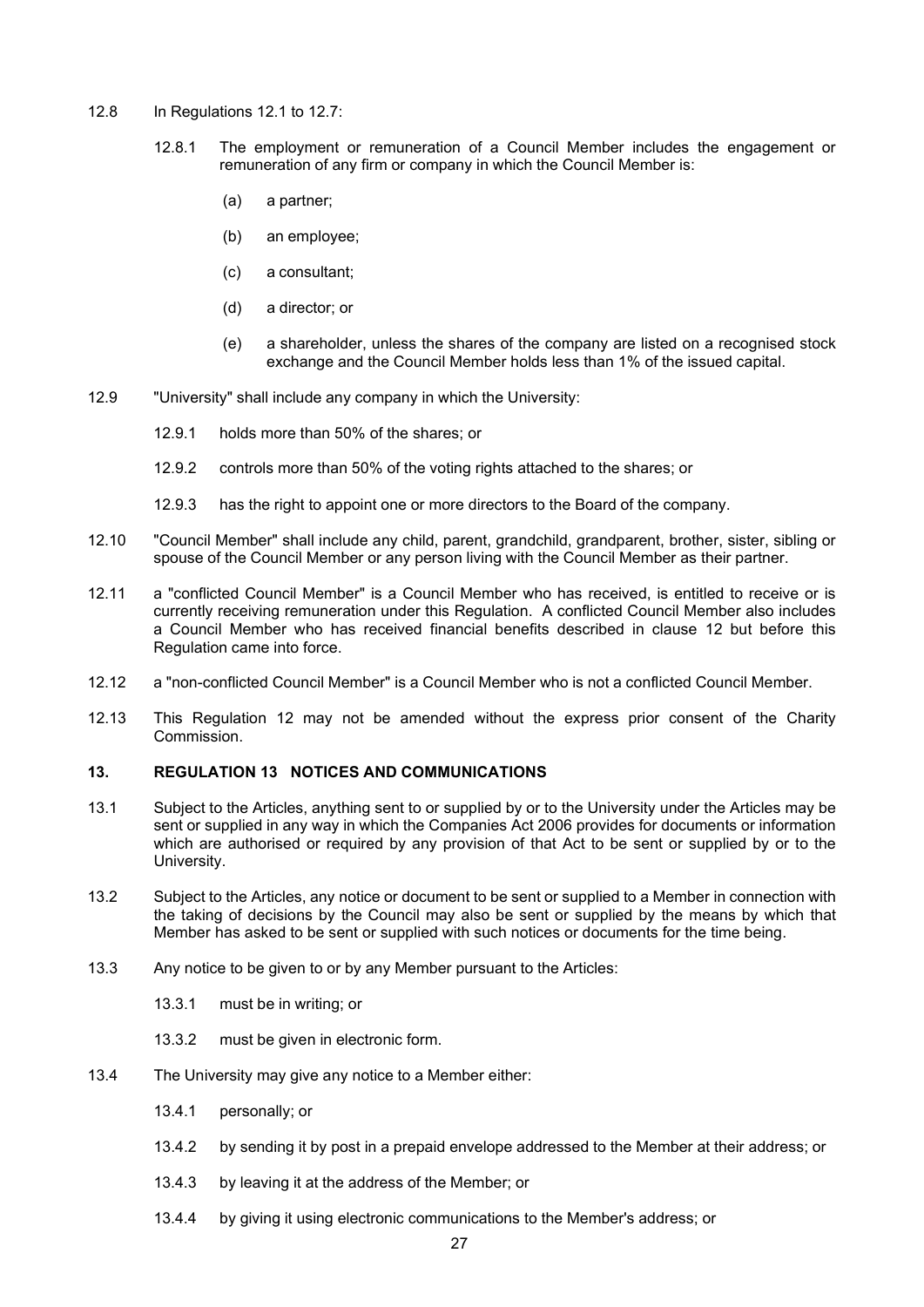- 13.4.5 by placing the notice on a website and providing the person with a notification in writing or in electronic form of the presence of the notice on the website. The notification must state that it concerns a notice of a company meeting and must specify the place, date and time or the meeting.
- 13.5 A Member who does not register an address with the University or who registers only a postal address that is not within the United Kingdom shall not be entitled to receive any notice from the University.
- 13.6 Any Member present in person at any meeting of the Council shall be deemed to have received notice of the meeting and of the purposes for which it was called.
- 13.7 Proof that an envelope containing a notice was properly addressed, prepaid and posted shall be conclusive evidence that the notice was given.
- 13.8 Proof that an electronic form of notice was contained in an electronic communication shall be conclusive where the University can demonstrate that it was properly addressed and sent, in accordance with section 1144 of the Companies Act 2006.
- 13.9 In accordance with section 1147 of the Companies Act 2006 notice shall be deemed to be given:
	- 13.9.1 48 hours after the envelope containing it was posted; or
	- 13.9.2 in the case of an electronic communication, 48 hours after it was sent.

#### **14. REGULATION 14 EXECUTION OF DEEDS AND USING THE SEAL**

- 14.1 Where the University is required to execute a deed, it can do so by:
	- 14.1.1 the signature of one Council Member, provided a witness also signs the document to assert that the Council Member's signature is genuine;
	- 14.1.2 the signature of two Council Members; or
	- 14.1.3 the signature of one Council Member and the Secretary.
- 14.2 Alternatively, the University may still elect to use its seal to execute a deed. The use of the seal is neither required by law nor is it prohibited; therefore the University may choose to execute using its seal to add formality.
- 14.3 The Council shall provide for the safe custody of the Seal, which shall only be used by the authority of the Council or of a committee authorised by the Council on its behalf, and every instrument to which the Seal shall be affixed shall be signed by a Council Member and shall be countersigned by the Secretary or by a second Council Member or by some other person appointed by the Council for that purpose.
- 14.4 The Secretary shall produce reports to the Council from time to time on the use of the Seal and on executions by Deed.

#### **15. REGULATION 15 REVIEW OF COUNCIL'S EFFECTIVENESS**

- 15.1 The Council shall keep its effectiveness under regular review, and normally every three years it shall undertake a formal and rigorous evaluation of its own effectiveness and that of its committees, and ensure that a parallel review is undertaken of Senate and its committees.
- 15.2 In reviewing its performance, the Council shall reflect on the performance of the institution as a whole in meeting long-term strategic objectives and short-term key performance indicators. The results of aneffectiveness review shall be published widely.